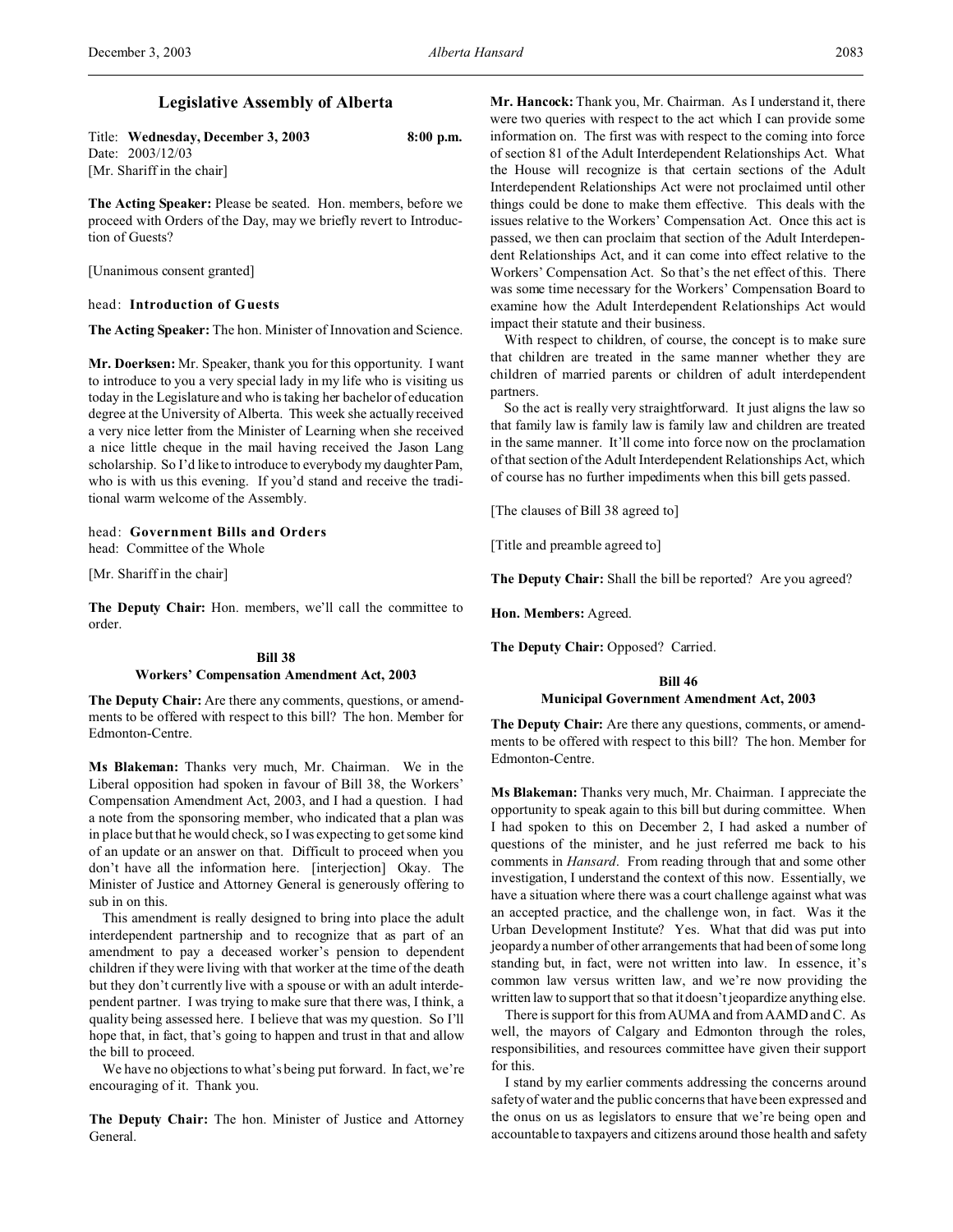issues, but I have no problem with this bill going forward as I understand it.

Thank you.

[The clauses of Bill 46 agreed to]

[Title and preamble agreed to]

**The Deputy Chair:** Shall the bill be reported? Are you agreed?

**Hon. Members:** Agreed.

**The Deputy Chair:** Opposed? Carried.

# *8:10* **Bill 52 Health Professions Amendment Act, 2003**

**The Deputy Chair:** Are there any questions, comments, or amendments to be offered with respect to this bill? The hon. Member for Edmonton-Riverview.

**Dr. Taft:** Thank you, Mr. Chairman. There was some discussion on this bill in the last couple of days, and nothing has occurred nor any information come to my attention in the interval to allay some of the concerns I raised, so I shall repeat them briefly here and perhaps elaborate on some of the sections of this bill given that we are in committee.

My fundamental concerns here are ones of privacy and cost, and I feel like this bill, which is part of the larger process of computerizing our entire health information system in Alberta, raises those concerns, the first being: how are we genuinely protecting confidentiality and privacy here? Secondly, what are the real costs involved?

When I think of all the thousands and thousands of health professionals in Alberta who work every day and I think of the countless tens or possibly hundreds of thousands of procedures that are conducted every day and I try to imagine all that information being put into a computer system, I really, really become concerned that we are stepping into an electronic black hole of costs, the kind of thing that we might see dwarfing even the out-of-control costs of the gun registry. This bill merits those comments because it's part of that process. This bill, as I understand it, is being brought forward to facilitate that computerization.

Some of the sections, of course, are straightforward. It's simply changes of names or corrections in terminology, updates of language that has been used in other acts. A couple of these sections are more substantive. For example, section 4 of the bill, which amends section 122(1) of the Health Professions Act, compels the registrar to disclose information about registered health professionals such as their demographic status, their education, their training, their experience, and so on to the minister or to persons directed by the minister. This is the kind of thing that I think we just need to be very deliberate in approving. We don't want to blindly be stepping into situations where private information may be circulated or may be passed on at the minister's direction to who knows who.

One of the other concerns I raised with this bill is that an awful lot of it is going to be sorted out in regulations which we haven't seen, so we don't really know in detail what we're voting on. If there was one thing I would ask for with this bill, it would be a cost-benefit analysis. How much is this registry going to cost? What, really, are the benefits going to be?

So, Mr. Chairman, with those comments, I simply register my skepticism about this particular bill and, more generally, about the larger process that this bill is part of. As a result, I will probably be opposing the bill.

Thank you.

[The clauses of Bill 52 agreed to]

[Title and preamble agreed to]

**The Deputy Chair:** Shall the bill be reported? Are you agreed?

**Hon. Members:** Agreed.

**The Deputy Chair:** Opposed? Carried.

### **Bill 55**

#### **Farm Implement Amendment Act, 2003**

**The Deputy Chair:** Are there any comments, questions, or amendments to be offered with respect to this bill? The hon. Member for Olds-Didsbury-Three Hills.

**Mr. Marz:** Thank you very much, Mr. Chairman. I'm pleased to rise again to address Bill 55, the Farm Implement Amendment Act, 2003, and I'd like to thank the Deputy Premier and Minister of Agriculture, Food and Rural Development for allowing me to carry this bill through the House.

During second reading of this bill I was pleased to hear that there is general support for this bill, and I appreciate the comments being made by members of the opposition. This gives me further confidence in the fact that this amendment is making a much-needed change to the licensing conditions for farm implement dealers and distributors. I'm not surprised by the support as we have consulted with and taken advice from the industry on this issue.

I'd like to take some time to address those issues that have been raised. One was concerning levies. The levies will be assessed annually for each dealer and distributor located in Alberta until a minimum fund of \$500,000 is established. At that point, levies will be reduced to a nominal fee or may be nullified. At a proposed amount of \$750 per year it's expected to take less than two years to reach this amount. Producers do not have to pay these levies. Only dealers and distributors do.

It's important to note that these levies are set by the Farm Implement Board, not by government, as section 36(b) points out, and the \$500,000 limit was established by the current board, which was recommended to them by the industry. I'd like to assure the members that public funds will not be used for the compensation fund. We expect that within a month of collecting the levies, starting in January of 2004, between \$300,000 and \$350,000 will be raised initially if the proposed levy is \$750, which will be set by the board.

Dealers and distributors that were not licensed in 2003 will pay an additional assessment, about the same amount. New dealers and distributors will always pay the full levy as determined by the Farm Implement Board. Additional levies will be assessed on dealers and distributors with a high claims record at the discretion, again, of the board. The fund will be properly accounted for and documented and will be available for public scrutiny as explained in section 42 of the bill.

There were also some concerns raised over an increase in bureaucracy, and I'd like to assure the members that we actually expect that once the initial transfer of the process is complete, the amount of the bureaucracy needed will likely decrease. The Farmers' Advocate office in the department of agriculture, which is very well respected in the agricultural community, is currently responsible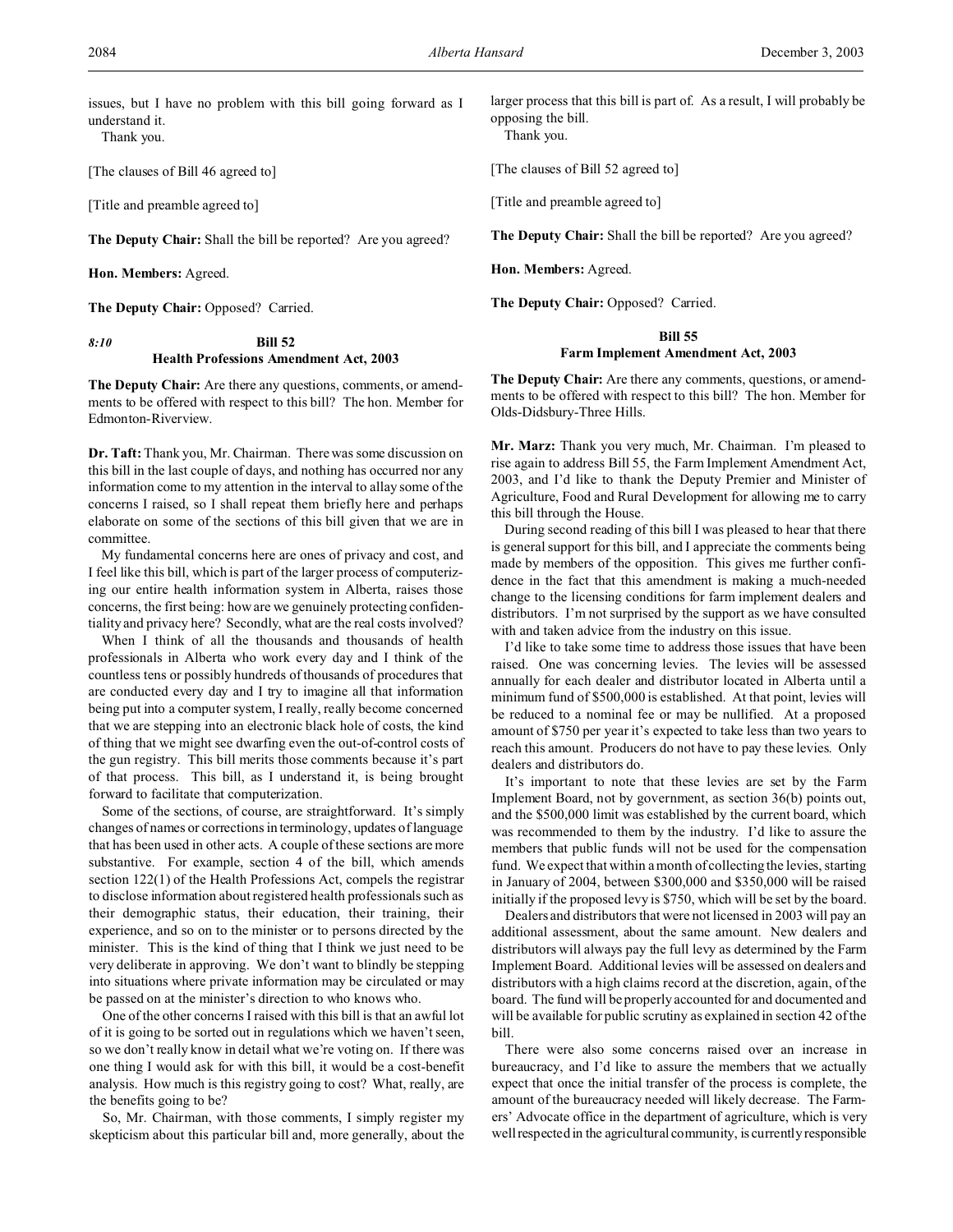for the administration of bonds and claims. They will retain responsibility for clerical functions of the compensation fund, and it's expected that fewer functional staff hours will actually be required, but the administration of the fund, the investment of the fund, the payouts, and the levies are all the responsibility of the new board.

There will continue to be a very quick turnaround time for hearings, and this is obviously a priority, and the office of the Farmers' Advocate is well experienced in those areas.

One point that was raised by the Leader of the Opposition: why is this type of compensation fund not in place for all rural businesses? Well, as it stands, farm implement dealers and distributors can only be licensed if they are properly bonded. The current process for securing a bond is in many cases putting people out of business. It's simply not feasible for them to obtain bonds, making it impossible to be licensed. Other businesses in rural Alberta haven't had the same burden as dealers because the bond requirements aren't as prohibitive because the cost of the salable items doesn't compare. A combine is around roughly \$350,000. A tractor could be \$195,000 to \$200,000 or \$225,000. So it's quite different than a \$35,000 or \$50,000 truck from a different type of dealer. So some sort of guarantee is still required for farm dealerships.

The need for a compensation fund for dealers and distributors becomes evident because of the costs that I highlighted. Many farmers make several large purchases a year during good years, and the loss of a deposit on a combine plus the residual cost of a trade-in could actually bankrupt a farmer. To acquire a combine, in many cases a down payment is required before it's delivered, or in some cases a trade-in is accepted as the down payment. In those cases, if the deal is signed, the trade-in may actually be sold, and if a dealer were to go bankrupt, that would have that farmer be out, and they could claim under this new compensation fund.

#### *8:20*

The compensation fund, it's important to note, is not insurance against a bad business year. It's a way to ensure that dealers and distributors are able to fairly and properly indemnify their customers specifically relating to warranty and sales agreement obligations.

Let me reiterate that the compensation fund will be completely run outside the purview of the provincial government and will have no impact on the provincial government's budget. It's not a government-run insurance program. It's a totally industry-run compensation fund.

Mr. Chairman, this government recognizes that by not making these changes to the Farm Implement Act more and more unlicensed dealers and distributors will surface. This will leave many more producers vulnerable to significant and even devastating financial losses due to broken contracts and unfulfilled warranties relating to their farm implements and could cause them to go bankrupt as well. So passing this bill will accomplish much in avoiding that scenario.

So with those comments, Mr. Chair, I'll conclude, and if there are some other questions by any of the members, I'd be happy to try to answer them. Thank you.

**The Deputy Chair:** The hon. Member for Edmonton-Centre.

**Ms Blakeman:** Thanks very much, Mr. Chairman. Pleased to speak in – where the heck are we? – Committee of the Whole on Bill 55, Farm Implement Amendment Act, 2003, and I did speak to this in second reading.

The Leader of the Official Opposition, who is also our agriculture critic, had spoken about this and was urging us to support the bill because it is something that's needed. He was, as the member said, questioning whether the appropriate amount of money is going to be gathered, and the member has just answered that question by explaining: yes, it's to be in about the same range as this piece of equipment or the most expensive piece of equipment. That's the point: you want either the service in place for the life of the machinery that you buy and/or you need that bond to be able to help you to go and buy that service from some other place. So that's good for the industry. It's good for agriculture.

There was a concern expressed to make sure that it didn't become too bureaucratic. That may well be what the member was talking about when we talked about the tire fund, which has also amassed a rather large surplus and is now expected to put some of it out.

**Mr. MacDonald:** Are snowmobiles going to be in that?

**Ms Blakeman:** The question from my colleague is: will snowmobiles be included in this? In fact, some of the farm implement dealers are also known for manufacturing snowmobiles, and they would in fact be covered under this. Part of what's being anticipated here is a crossover between the implement dealers and manufacturers and those same companies, businesses, carrying other products, so they are covered here.

We discussed whether the fee was appropriate for the level of coverage and the actuarial conditions, whether it is going to help sustain the players in the industry, and the integration of the economy with the agricultural area crossing over to the industrial area. That's part of my conversation about the snowmobiles. So our questions have been answered.

Given my understanding of the bill I'm willing to support it at this stage. Thank you, Mr. Chairman.

**The Deputy Chair:** The hon. Member for Edmonton-Highlands.

**Mr. Mason:** Thank you very much, Mr. Chairman. I'm pleased to rise to speak to the Farm Implement Amendment Act. I just want to indicate that the problems that we have with this bill relate to the elimination of the need for agriculture implement dealers to keep – is it bonds?

### **An Hon. Member:** A bond.

**Mr. Mason:** Keep a bond. I'll just be very brief, Mr. Chairman. [interjections] Yes. I'm informed by my Liberal colleagues that, you know, every time somebody says "bond" in this place, they think of their agent in London that the Premier spoke about today in question period. I don't know if the Liberals really are the British Secret Service so much as they are a deep international criminal conspiracy with tentacles in every capital of the world. Nevertheless, nevertheless.

I want to come back to this issue, and quite frankly I don't agree with it, Mr. Chairman. I don't agree with removing the requirement for farm implement dealers to have bonds. If they can't be bonded, if they can't afford a bond, maybe they ought not to be in the business.

I think that the real question is the policies of the federal and provincial governments with respect to supporting farming and the desire, in fact – I would go so far as to call it a desire – on the part of government to eliminate so-called inefficient small farms. This is undermining the rural economy, in our view. Between 1996 and 2001 government and corporation policies eliminated 11 percent of farm families in Canada, and of course the government argues that these are inefficient, but I think the question is that government policies, defective markets, and big corporations which have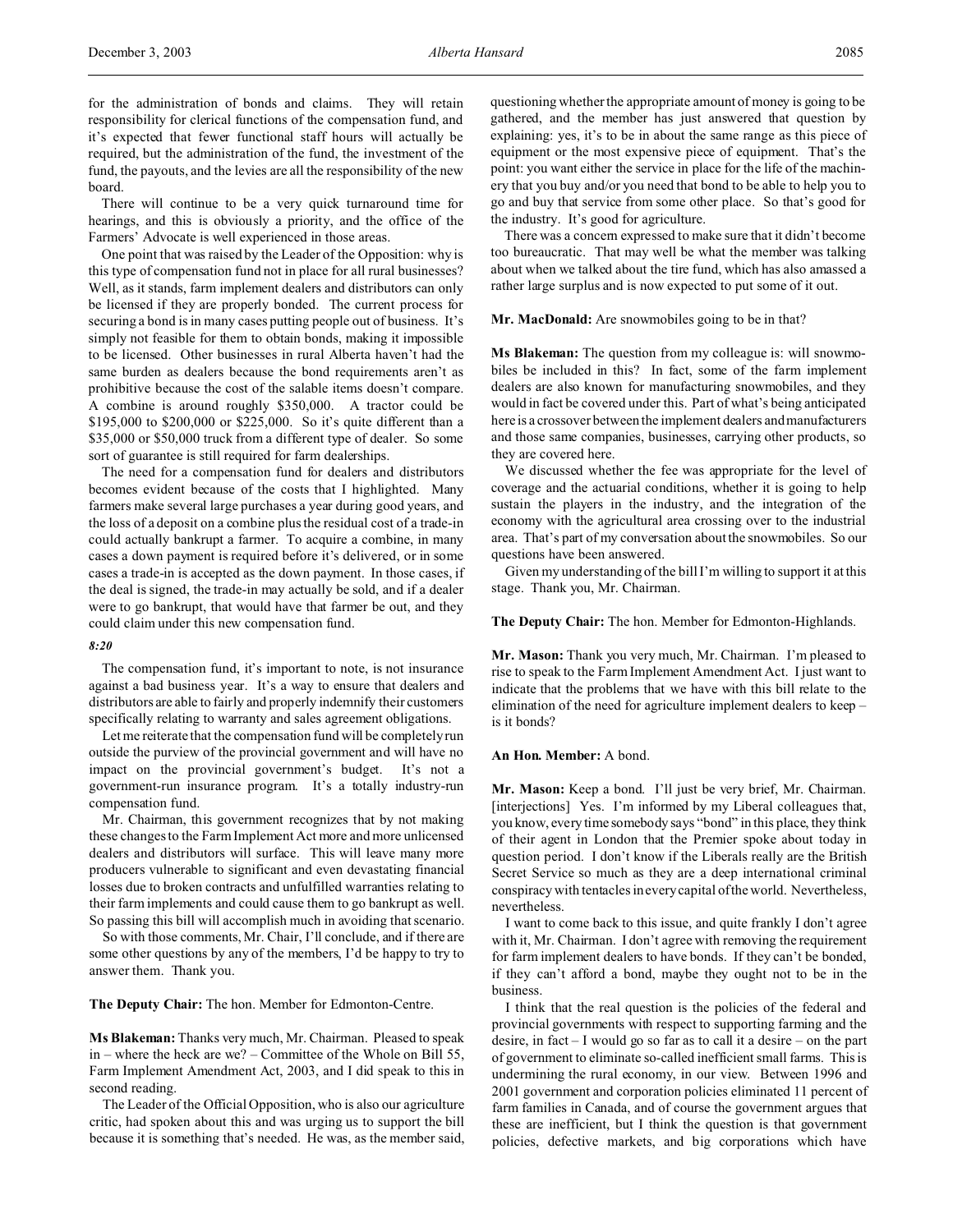For example, Stats Canada data shows that over the past 40 years no other sector has matched the efficiency gains of farmers. The prices that farmers receive for their products have not increased in any real sense for 25 years. According to the president of the National Farmers' Union, Mr. Stewart Wells, only those who can produce and deliver their products at 1975 prices are qualified to lecture farmers on efficiency because that's the situation. The situation is that farms have led the country in efficiency gains at a time when their prices have not increased since 1975.

So, Mr. Chairman, we want to indicate that we believe that if other sectors of the agricultural economy, for example farm implement dealers, are struggling now, it is because of the policies of this government and of the federal government to push so-called inefficient family farms off the map, and it has a cascading effect throughout the economy. We want to indicate that we don't support the changes that are proposed in this bill and will not be supporting it.

Thank you, Mr. Chairman.

*8:30*

**The Deputy Chair:** The hon. Member for Olds-Didsbury-Three Hills.

**Mr. Marz:** Yes, Mr. Chairman. Just a few comments to address those concerns that were brought up by Edmonton-Centre about the bureaucracy perhaps growing to be top-heavy. I'd just like to point out that the board will be made up of one dealer member from the Canada West Equipment Dealers Association, one manufacturer member from PIMA Agricultural Manufacturers Association, one distributor member from the Canadian Farm and Industrial Equipment Institute, three farmer members from various commodity groups, which can change over the period of time, and one farmer member that's appointed by the minister of agriculture, as well as the Farmer's Advocate doing clerical work. These are member representatives, so it's in their best interests to keep the levies down to make sure that they're accountable to their members by making sure that the bureaucracy doesn't get too top-heavy.

That also addresses the Member for Edmonton-Strathcona's concerns the other day on the composition of the board. I believe he raised that as well.

I'm a little surprised to hear the Member for Edmonton-Highlands not supporting an initiative that is mirroring that which is existing in Saskatchewan and Manitoba, which are NDP governments there, so he is basically voting against what our neighbouring socialist provinces are doing. So I'm not too sure where the member's coming from on that, but I'd like to assure him that this is a substitute for the bond issue. It will make it more affordable for dealers and distributors, and it will provide the same level of security and comfort for the producers, which are their customers.

So at that I would call for the question.

**The Deputy Chair:** The hon. Member for Edmonton-Riverview.

**Dr. Taft:** Thank you, Mr. Chairman. I just want to make an observation here that my understanding is that the impetus for this bill was a change in the approach and attitude of the insurance industry that occurred after the World Trade Center attack. Insurance companies began squeezing the dealers and distributors a bit for more information, and they refused bonds and service and so on, or they're requiring all of their business to go through a particular

insurance company. As well, premiums providing this kind of insurance have gone up.

My observation is simply that there is a much broader crisis in the insurance industry than what we have been spending so much time on in this Legislature debating. In other words, there is a much broader crisis in the insurance industry than just automotive insurance. Also, I know from reports in my constituency office that property and business insurance is a really big concern. I reflect back on a survey undertaken earlier this year of small businesses that identified insurance costs as the single biggest problem that small businesses are facing, and it may be that we are going to be debating in the future more and more bills that stem from this chronic and widespread crisis across the entire spectrum of insurance.

So I'm just putting a bit of context around this particular bill and trying to raise a long-term warning that the insurance crisis that we're seeing in the automotive business could be flaring up in business insurance, casualty insurance, property insurance over the next couple of years. We're seeing an early sign of that in this bill. Thank you.

**The Deputy Chair:** The hon. Member for Olds-Didsbury-Three Hills.

**Mr. Marz:** Yes. I'd just like to address his comments, Mr. Chairman. The member is correct that there's been a downturn in the markets that has caused some prices to increase, and the insurance industry is an area where prices increased, but increased prices due to 9-11 are not unique to the private sector. One only needs to look at the two major expenditures of this government for which many of the members in here are constantly asking for increases, and those are health and education. Those costs have gone up extremely high in the public sector, so it's not just due to the prices in the private sector. Prices are going up in the public sector at a very high rate as well as going up in the private sector.

I guess that addresses the comments that the member brought up, so unless there's more, I'll take my seat.

[The clauses of Bill 55 agreed to]

[Title and preamble agreed to]

**The Deputy Chair:** Shall be bill be reported? Are you agreed?

**Hon. Members:** Agreed.

**The Deputy Chair:** Opposed? Carried. The hon. Government House Leader.

**Mr. Hancock:** Thank you, Mr. Chairman. I'd move that the committee rise and report bills 38, 46, 52, and 55.

[Motion carried]

[Mr. Shariff in the chair]

**The Acting Speaker:** The hon. Member for Calgary-Lougheed.

**Ms Graham:** Thank you, Mr. Speaker. I'd like to report that the Committee of the Whole has had under consideration certain bills. The committee reports the following: Bill 38, Bill 46, Bill 52, and Bill 55.

**The Acting Speaker:** Does the Assembly concur in the report?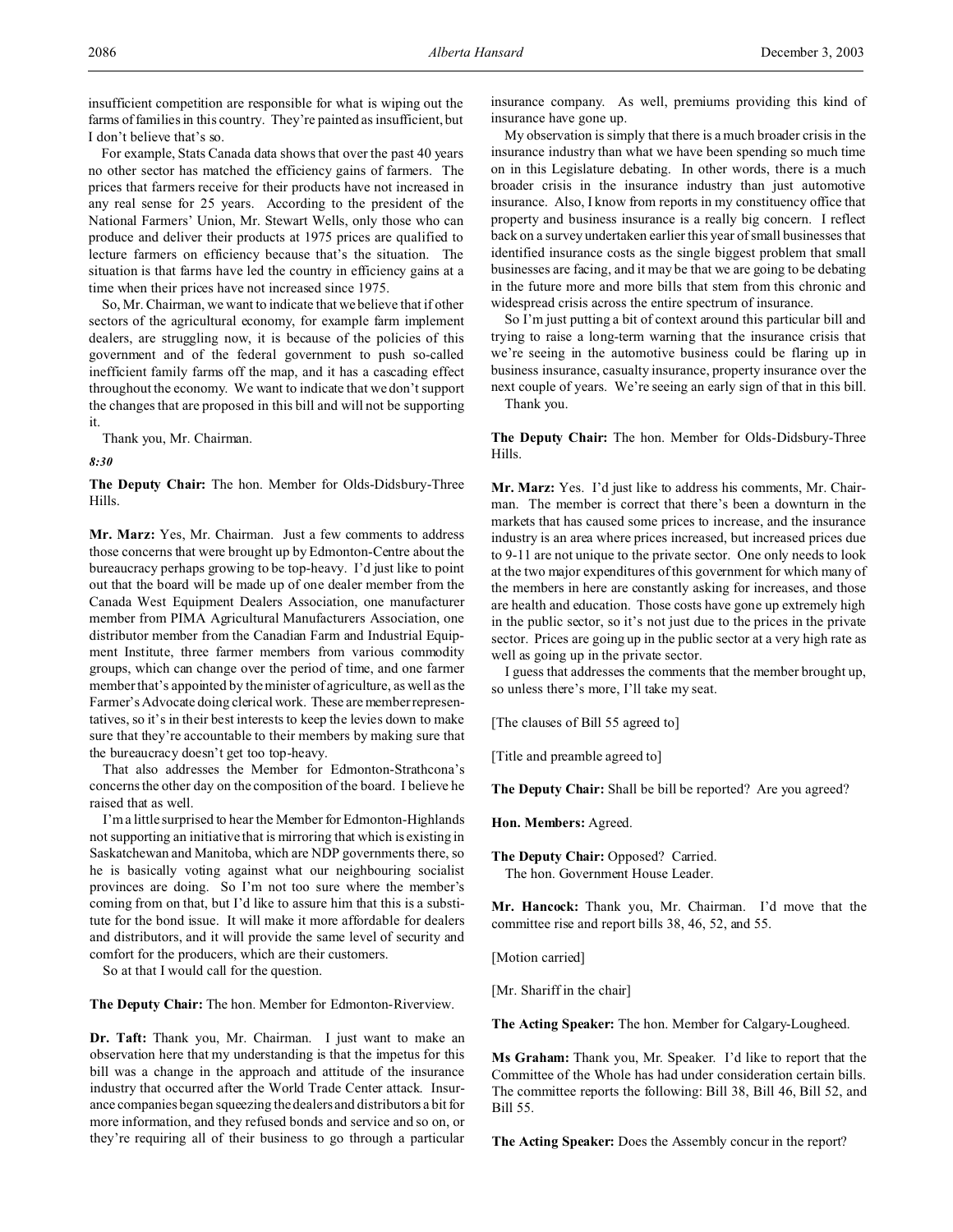### **Hon. Members:** Concur.

### **The Acting Speaker:** Opposed? So ordered. The hon. Government House Leader.

**Mr. Hancock:** Thank you, Mr. Speaker. At this time I'd like to request unanimous consent of the House to read Bill 57 for third reading. It having been read in second reading this afternoon, it will require the unanimous consent of the House to proceed.

[Unanimous consent granted]

head: **Government Bills and Orders** head: Third Reading

## **Bill 57 Miscellaneous Statutes Amendment Act, 2003 (No. 2)**

**The Acting Speaker:** The hon. Minister of Justice and Attorney General.

**Mr. Hancock:** Thank you, Mr. Speaker. In accordance with the practice and tradition of the House I would move Bill 57, Miscellaneous Statutes Amendment Act, 2003 (No. 2) for third reading.

[Motion carried; Bill 57 read a third time]

### *8:40* **Bill 38 Workers' Compensation Amendment Act, 2003**

**Mr. Dunford:** Sir, on behalf of the Member for Clover Bar-Fort Saskatchewan I'd like to move third reading of Bill 38, the Workers' Compensation Amendment Act, 2003.

**The Acting Speaker:** The hon. Member for Edmonton-Gold Bar.

**Mr. MacDonald:** Thank you, Mr. Speaker. Bill 38 has certainly been reviewed on this side of the House, and it is a bill that we are pleased to support.

Thank you.

[Motion carried; Bill 38 read a third time]

### **Bill 45 Family Law Act**

**The Acting Speaker:** The hon. Member for Calgary-Lougheed.

**Ms Graham:** Thank you very much, Mr. Speaker. I'm pleased to rise this evening to move third reading of Bill 45, the Family Law Act.

Over the years, Mr. Speaker, I've been privileged to work on a number of family law initiatives, including the chairmanship of the MLA review of the maintenance enforcement program and child access and more recently the Unified Family Court Task Force and now the implementation steering committee. I've been a strong advocate for the need to consolidate our family law legislation.

Mr. Speaker, these initiatives have been about simplifying Alberta family law, making it easier for Albertans to understand and to access. Bill 45 marks the culmination of Alberta Justice's family law reform project, which has involved reviewing all of our family legislation, ensuring that it is up to date, and introducing amendments where appropriate to ensure that our legislation meets the current needs of Alberta families.

As you know, Mr. Speaker, this bill was introduced in the spring

and held over until the fall sitting. This allowed government to accept feedback from key justice stakeholders and the public. It also allowed us to introduce some House amendments.

Because the content of the bill has been the subject of full debate in the House, I won't revisit any specifics during third reading. I would, however, like to take this opportunity to once again commend Alberta Justice and the Alberta Law Reform Institute for all of their efforts in bringing this legislation forward and to all others who provided input or who commented on the legislation after it was introduced. All of your help is appreciated.

Mr. Speaker, I am proud of the legislation that we now have and feel that the bill places the emphasis where it should be, with a big focus on children, and also provides a framework for arranging family affairs, reducing confrontation, and in turn having the effect of reducing the emotional and financial costs of family law.

Mr. Speaker, I close by encouraging all members to support third reading of Bill 45.

**The Acting Speaker:** The hon. Member for Edmonton-Centre.

**Ms Blakeman:** Thanks very much, Mr. Speaker. We've come to third reading on Bill 45. I think this bill will have a profound effect on families in Alberta. We are basically updating and consolidating all of the laws that affect how families behave and particularly how they come apart, how they dissolve, and the expectations that are placed upon people when that happens. So this is an important bill and a bill, I think, that will affect people probably every day of their lives.

I appreciate the amount of careful consideration that's been put into the development of the bill by the minister and his staff, the sponsoring member, and most particularly by those people who responded to any request for public consultation, and certainly those people that have been in contact with me expressing their concerns, their hopes, and their dreams as far as what they were looking for out of this act.

Now, I did speak at length to this bill a week ago and brought forward a number of amendments which I was hoping would be accepted because, as I explained at the time that I introduced the amendments, I felt that it was necessary in order to create legislation that was in fact Charter proof and did not subject Alberta taxpayers to an additional series of expenses and costs related to challenging or defending the government's position through the courts. I was not successful in doing that. Therefore, I do expect that there will be some court challenges on what's been missed here.

I also raised a number of points where I felt that inequality had been entrenched into this legislation, which is a second profound disappointment for me in this bill, particularly around cases where we are treating people who have access to the Divorce Act – that is, people who are married – differently than people who have access to only the Family Law Act. The divorcing people would have in some cases a choice between the Divorce Act and the Family Law Act. There are inequities that are being created with this bill that I was trying to correct.

In particular, I think we have caused some people to have to go to additional expense and time and through court manoeuvres in order to achieve what they are seeking, particularly around the surrogacy and assisted-conception sections that are in the bill, where in effect we are now creating legal parents. Because of the technological advances in new reproductive technology, we can create parents where we couldn't before. I was seeking to be able to have many different people be able to seek these remedies, to be creating parents rather than to be creating specifically mothers and fathers. I felt that the concept of parent was more inclusive and more important,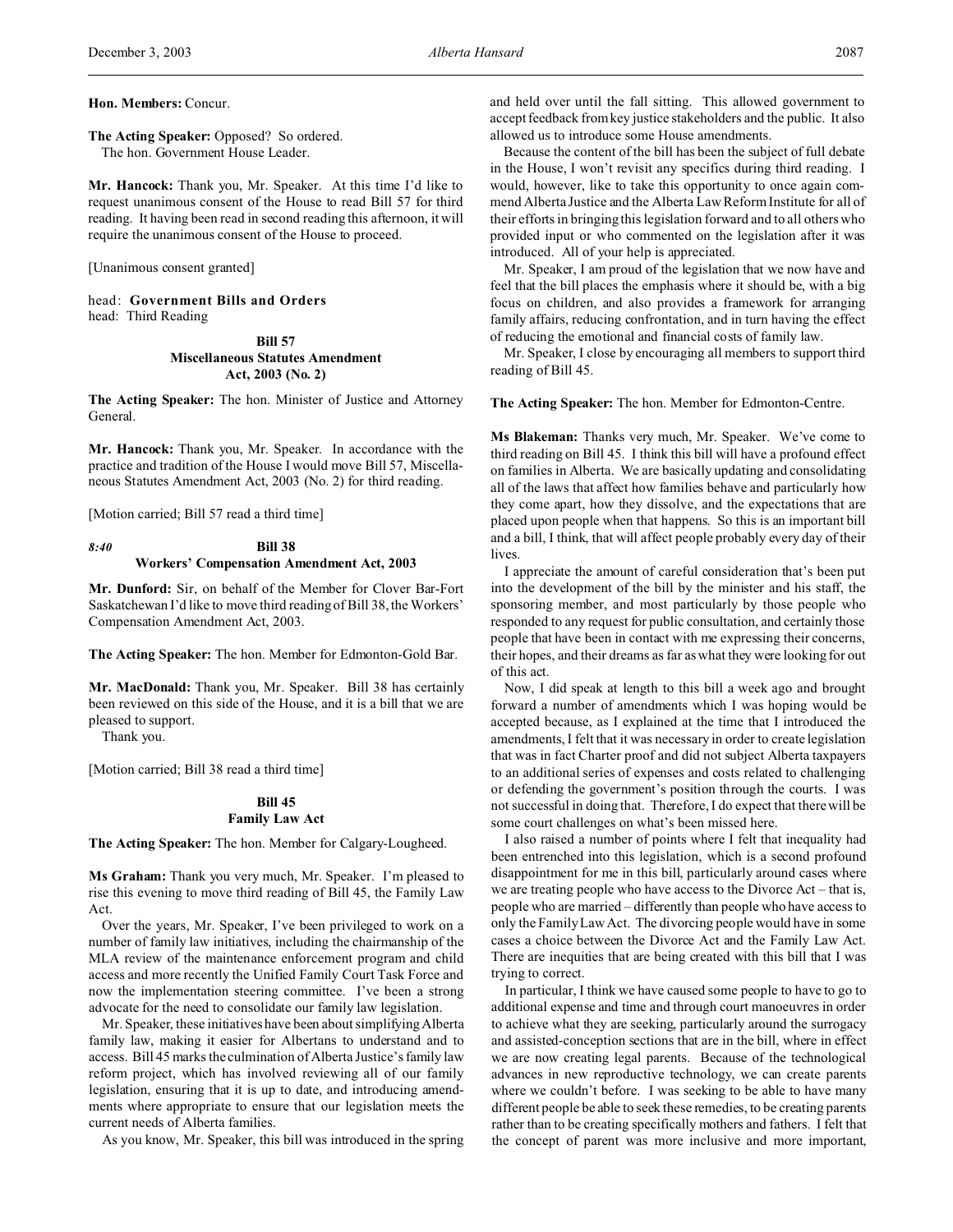therefore, than segregating this into stereotypical gender-specific roles. The government was not supportive of that.

I think these are the areas that were most likely to receive the challenges. The government seems to be willing to spend taxpayers' money defending that. So be it.

I did raise some other issues which have been unresolved, particularly around notification being given to youth 16 and above that are children of divorcing or separating parents who are in a situation of a breakup of a household relationship in which there are children. Those 16 and above would be given a copy of the affidavits and various court notifications, which I felt could be harmful in that people do awful things when their household is breaking up and say awful things about one another, and now we're going to be putting this in the mail or otherwise presenting these to young people. I felt that was unfortunate. Hopefully, we can all use common sense and be careful about the application of these particular clauses and sections.

Now, around the contact and access sections I've had contact again from the Alberta Grandparents' Association, who are valiantly trying to get a last-minute reprieve from what is about to be entrenched in this legislation. I certainly admire their perseverance. It's a strongly held and deeply felt campaign that they are waging here.

#### *8:50*

I agree about the test. I think the test is too difficult here. Essentially, when we're talking about who can have contact, if the parents have determined that they didn't want grandparents to have contact, how do grandparents fight that? The determination was the best interests of the child, but there is an overriding philosophy that is enshrined in here that has parental rights first. Therefore, the test is against the grandparents. They have to prove that there's a good reason why they should be given contact, rather than the parents having to prove why contact should be denied. I agree with the grandparents' rights groups that the test is too hard. I think that as our definition and understanding of family shifts to cope with the realities in front of us, we want to have as many positive role models and loving people looking out for children as possible. I felt that this was unnecessarily harsh against the grandparents to have to leap the bar that was set very high for them here.

So when there are statements made by, for example, the sponsoring member – and this is taken from the *Hansard* of November 19 – that it's important that our Alberta Legislature "be reflective of what Albertans see as fair and appropriate," the grandparents group is pointing out that in a public opinion poll three-quarters of respondents felt that grandchildren should have the right to a relationship with their grandparents. When parents deny access to grandchildren, they should be required to provide valid reasons for denying that access.

The sponsoring Member for Calgary-Lougheed had also mentioned that the Department of Justice had looked at best practices of legislation across the country, and this group is questioning whether the civil code of Quebec was looked at, which has a clause that "in no case may the father or mother, without a grave reason, interfere with . . . relations between the child and his grandparents." So, again, that test is reversed there.

The parenting after separation courses that the Member for Calgary-Lougheed referred to on November 19. Increasingly we look towards court-ordered mediation and voluntary mediation around these family disputes, which are excellent ideas as long as they're not coerced. Mediation doesn't work if it's coerced. This group is inquiring as to why there couldn't be a mandatory mediation program where families could meet to resolve these issues. I don't know that I'm supportive of that particular concern that they're expressing, because again I think there are some excellent programs available throughout Alberta in different centres where families can voluntarily go into mediation. I'm always a little cautious about it being forced upon people. I think it's less effective.

Potential ramifications of grandparent access on the parents. We get into this discussion about an intact family and a non-intact family, and again we've created an inequality here. A non-intact family has different rules around it than an intact one, and I'm not comfortable with that. I think we should have approached it on the same playing field, on an even basis.

I've already pointed out the best interests of the child and that I felt that that test was too high.

Who knows? There may well be court challenges coming forward from some of these groups against what has been developed into this legislation. That's why the courts are there. If people believe strongly that there is an inequality that's been created or that has been upheld and brought along, that's why that Charter is there. Part of what makes Canada such a great country, in my opinion, is that we do have the existence of that Charter that gives us that opportunity as citizens to challenge what the legislators have done if we believe that it's not fair.

So viewing this legislation in total, are we better off with it than without it? Yes. Does it resolve some difficulties and some problems that exist in Alberta society? Yes, it does. Is this the best it could have been? No, it's not.

I have grave concerns when I see legislators knowingly allow inequities to go forward and knowingly discriminate against an identifiable group of people, and in this case it was same-sex parents. I think that is so wrong, and it's part of why I ran for election. I really object to that. I don't think we can call ourselves a society that values equality or a society that's progressive when we continue to say: well, everybody's equal except for these people. That's not equality, and it's not acceptable to me and never will be.

I think we could have made this legislation better, and the government made the choice not to. I'll continue to fight what I feel are the omissions, deliberate and otherwise, in this legislation, but on balance of what I see in here, I think we're better to have the legislation than not. It's always a question of: is the glass half full or half empty? This is always the point that's a difficult one for me. Do I support legislation that I know is flawed because I think that overall, on balance, it's better to have it than not to have it? Or do I say, no, I can't support it because we should really make it as good as we can?

We're not likely to come back and open this legislation up voluntarily for five or 10 years, so that means that we have to live with this for a very long period of time, perhaps even a generation in the life of Alberta society. Is that appropriate? Should I be willing to let that go? Should I be willing to allow a distinct group of people in Alberta to be discriminated against, perhaps for as long as a generation? That always causes me a great deal of careful thought. It is a difficulty for me, and I have to tell you, as I stand here right now, that I'm still undecided about whether I would support this in third reading. I did support it in principle in second reading, and I fought hard for those amendments in committee. Having them be so resoundingly rejected is causing me some difficulties because of the philosophy that backstops that.

So thank you for the opportunity to discuss what I believe will be the effect of this bill in third reading. It's mostly very good work, and a little bit of it is very bad work. Thank you.

**The Acting Speaker:** The hon. Member for Edmonton-Gold Bar.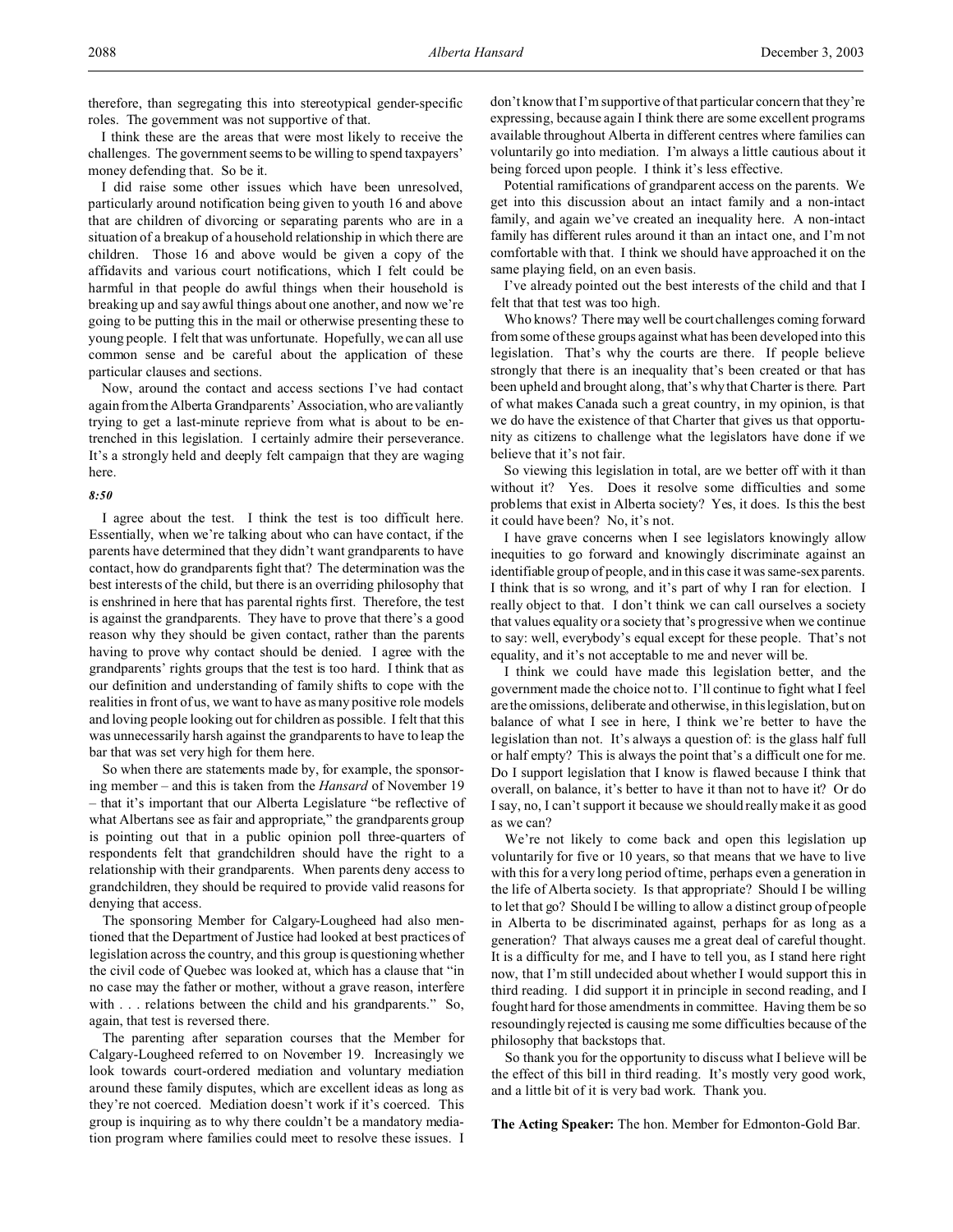**Mr. MacDonald:** Thank you very much, Mr. Speaker. I was listening with interest to the remarks from my colleague from Edmonton-Centre in regard to the Family Law Act, Bill 45. I, too, share her concerns. Certainly, when this bill was left on the Order Paper over the summer from the spring session, it allowed many people an opportunity to have a second look at this legislative initiative, and many people have contacted our constituency office in regard to this bill.

There certainly are some problems with the bill, as was expressed by the hon. Member for Edmonton-Centre, that are going to create uncertainty and unfairness, and that may leave certain sections of the legislation vulnerable to court challenge. Now, perhaps before we conclude debate at third reading on this, the hon. Member for Calgary-Lougheed could tell the Assembly or perhaps even table in the Assembly any legal opinions that may have been made by the Justice department or perhaps by the Alberta Law Reform Institute. Maybe it'll be similar to what happened with the debate around the insurance reforms. There were outside legal opinions sought, and perhaps those legal opinions would go a long way to satisfying this member's issues.

#### *9:00*

When we look at the bill and we review some of the concerns that were outlined, I certainly had permission, Mr. Speaker, to discuss this constituent's concerns in the Assembly, but just for her own privacy I will simply refer to this constituent as Rosemary. Rosemary phoned our office some time ago and expressed concerns about Bill 45, and I certainly would like to ensure that Rosemary's concerns are on the record before we vote on this legislation. When we consider support for persons in need, this would be her primary concern.

Now, in this section we are dealing with the question of support for children over the age of 18 who are pursuing an education. Under the Divorce Act children are certainly entitled to receive support over the age of 18 if they are pursuing an education and, thus, remain dependent. This has been amended, and whether it would satisfy Rosemary or not is yet to be seen, but the express exclusion of such applications to mean the children of common-law relationships will be treated significantly differently than those of married relationships. This exclusion and the resulting difference in treatment, in her opinion, would almost certainly violate the equality provisions of the Charter. Now, it has been fixed by the amendment, but Rosemary was quite determined that that change should be made.

Rosemary also had reservations about raising the age from 18 to 22 years. Those were her opinions as well.

With those remarks, Mr. Speaker, we will see through the course of time what happens with this legislation, and hopefully Rosemary and others will be satisfied with the work not only by the hon. Member for Calgary-Lougheed but satisfied with the work of this Assembly in the matter of the reforming of the Family Law Act. Thank you.

**The Acting Speaker:** Hon. members, Standing Order 29 kicks in. Any questions?

The hon. Government House Leader.

**Mr. Hancock:** Thank you, Mr. Speaker. I just wanted to say a few things about the Family Law Act, Bill 45. First of all, I wanted to thank the Member for Calgary-Lougheed for carrying the bill and for being a diligent and innovative supporter of the reform of family law in this province over a number of years, perhaps not starting with but at least including the review of the maintenance enforcement program, in many ways identifying the need for the reform of family law and being persistent in ensuring that that case was carried and that the job was done. So I think it's important to put on the record the amount of work that's been undertaken by that particular member of this House to make sure that family law in this province has been modernized, brought up to date, made accessible to Albertans.

I also wanted to put on record my thanks to the staff in the Department of Justice because this has been a strong and a long-time project that's occupied a lot of hours, a lot of talent, a lot of consultation with the public. It would be remiss of me to allow third reading to happen without saying on the record what a good job, what a great job by the people in the Department of Justice in this province who have worked so hard on family law reform over what has been at least a three-year project.

I think that no law is perfect. Otherwise, we would just pass them and go home and not have to come back. I expect that we'll revisit and improve laws in this province on an ongoing basis. There may be things that have been missed. Maybe even some of the things that hon. members opposite have talked about will have to be revisited. But this is a good piece of work, Mr. Speaker. It's a good piece of work because of the efforts of Calgary-Lougheed, because of the strong efforts of the people in the Department of Justice, and because of the participation of so many stakeholders and so many Alberta citizens in taking an interest in family law and making sure that our children come first.

Thank you, Mr. Speaker.

#### **The Acting Speaker:** Standing Order 29.

Anybody else wish to speak on the bill? The hon. Member for Calgary-Lougheed to close debate.

**Ms Graham:** Yes, Mr. Speaker. I so do.

[Motion carried; Bill 45 read a third time]

### **Bill 46 Municipal Government Amendment Act, 2003**

**The Acting Speaker:** The hon. Government House Leader on behalf of the Minister of Municipal Affairs.

**Mr. Hancock:** Yes, Mr. Speaker. Thank you. It's my pleasure to move on behalf of the Minister of Municipal Affairs the Municipal Government Amendment Act, 2003.

There was some discussion of the act in committee this afternoon. I think it covered most of the ground. The act provides for some changes to make certain the practice that has been undertaken in the province between the municipal governments and developers and also rules with respect to the management of certain sports, clarifying that for municipal governments in the province.

**The Acting Speaker:** The hon. Member for Edmonton-Gold Bar.

**Mr. MacDonald:** Thank you very much, Mr. Speaker. Certainly, Bill 46, the Municipal Government Amendment Act, has been studied and has been examined by the hon. Member for Edmonton-Glengarry. At this time in third reading we would like to state on the record that we are going to support this bill as well.

Thank you.

**The Acting Speaker:** The hon. Minister of Municipal Affairs.

**Mr. Boutilier:** Thank you, Mr. Speaker. In closing debate, I want to thank all of the hon. members who have . . .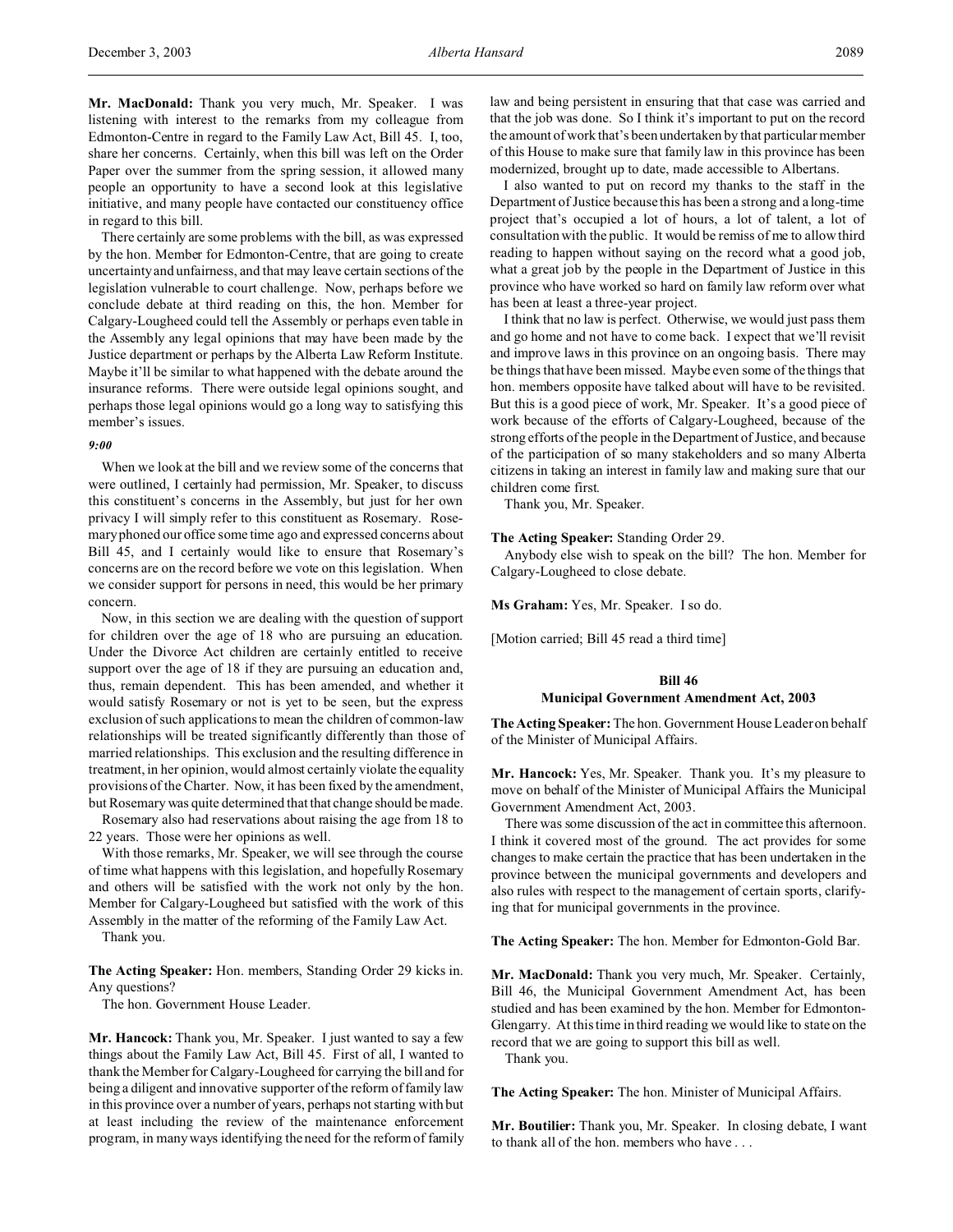**The Acting Speaker:** Hon. minister, we just need to make sure that nobody else wants to speak before you close debate. Does anybody else wish to speak on this bill?

The hon. Minister of Municipal Affairs to close debate.

**Mr. Boutilier:** Thank you. Mr. Speaker, I want to thank all of the hon. members who have brought forward feedback, important comments relative to this enabling legislation. I also want to thank the many stakeholders, including the Urban Development Institute, the UDI group, as well as the Home Builders' association, the AUMA, the AAMD and C, the cities of Edmonton and Calgary, and many other municipalities who have been involved. I do want to say that MLAs have brought forward important feedback as we continue to grow and make the Alberta advantage even stronger. I believe this enabling legislation will do that in helping developers and also helping municipalities.

Thank you, Mr. Speaker.

[Motion carried; Bill 46 read a third time]

# *9:10* **Bill 49 Public Lands Amendment Act, 2003**

**The Acting Speaker:** The hon. Member for Bonnyville-Cold Lake.

**Mr. Ducharme:** Thank you, Mr. Speaker. Winston Churchill once said: it is a fine thing to be honest, but it is also important to be right. It is with a strong conviction of doing what is right that I rise today to move third reading of Bill 49, the Public Lands Amendment Act, 2003.

When the Minister of Sustainable Resource Development asked me to sponsor this bill on his behalf, I did so because I supported the proposed amendments. The changes to the Public Lands Act were, one, to provide for better enforcement tools for unlawful activities on public land regardless of who commits these acts. This amendment does not create new restrictions for the use of public land. It's about clarifying existing rules and giving better tools to deal with unlawful activities, whether it be trespassing on closed roads, destroying gates, or preventing access to those who have the right to lawfully access the area. Two, it allows the government to respond to increased demand within the agricultural industry to allow some bison grazing on public land.

Mr. Speaker, this is the seventh government bill that I have had the privilege of sponsoring. Prior to tabling the legislation, I met with the Official Opposition critic, the Member for Edmonton-Ellerslie, to discuss and review the proposed amendments in Bill 49. At the conclusion of this meeting the Member for Edmonton-Ellerslie indicated to me that the opposition was in agreement with the amendments and that the process should go rather quickly. Therefore, it was with dismay that prior to second reading of Bill 49 the Liberals issued a press release stating that the government's Bill 49 could lead to Oka in the oil fields by increasing the conflict between oil field contractors and First Nations in Alberta's north. Innuendo in the press release raised concerns that Bill 49 could be an infringement on First Nations treaty rights. For some reason the Liberals seem to be under the impression that this legislation will in some strange way incite violence, that it will escalate disagreement between some aboriginal groups and contractors in northern Alberta.

Mr. Speaker, I said this in committee and it warrants repeating: this type of misrepresentation of the facts is not only misleading to Albertans but is also quite irresponsible. The intent of the legislation is to be able to deal respectfully and legally with unlawful activities on our public lands. It is not directed at any one group or individual.

We know that we have had conflict situations in the past. This act is intended to reduce conflict. I think that Albertans expect that government should take action on illegal activities in a safe and effective way.

Does this legislation mean that every time a blockade occurs, the police will be called? Not necessarily. As with all government legislation or processes discussion, negotiation, and reason will be the first line of action in dealing with any situation. This is only one tool in a toolbox to deal with any illegal activities on public land.

Furthermore, Mr. Speaker, unlawful activities on public land such as blockades and demanding fees for access have never been an issue for interpretation of the treaties. Treaties are not the issue here. There are other legitimate, sincere efforts to deal with the interpretation of treaties.

Mr. Speaker, over my lifetime I have established many personal friendships with aboriginal people. During my business career several hundred business transactions have occurred between myself and the aboriginal community. Therefore, I was very saddened to see and hear the remarks made by the Official Opposition in the past few days. Their record in concerns about aboriginal issues in the past has been dismal at best. Shame on them for twisting and turning the truth on the amendments in Bill 49. At the end of the day I will be able to look my First Nations friends in the eyes, but I doubt the opposition parties will be able to do so as I believe they used the aboriginal peoples to further their political cause and not truly to assist them.

Mr. Speaker, the actions of our Premier over the past few days on this issue have provided me with great joy. I'm very confident that when the Premier and the Minister of Aboriginal Affairs and Northern Development meet within the next few days with the treaty chiefs, a renewed commitment will be achieved between the First Nations and the government in developing a consultation process that will clearly provide the tools to resolve present and future concerns.

Thank you, Mr. Speaker.

### **The Acting Speaker:** The hon. Member for Edmonton-Riverview.

**Dr. Taft:** Thank you, Mr. Speaker. This bill has, I guess, been an unexpectedly contentious one in this sitting of the Legislature. I listened to the comments from the Member for Bonnyville-Cold Lake, and I could tell the passion in his voice. I respect that, although I disagree with a number of his comments.

I'll open by explaining my understanding of the meeting he had with the Member for Edmonton-Ellerslie, our critic in this area. She did make it clear that her first reading of the bill did not raise any great concerns and that, in fact, her memory of the briefing is that it emphasized the issue of buffalo grazing on Crown lands but that on further study, when she took the bill back and had others look at it, there were different concerns that came to the surface, and as things have played out, those concerns weren't shared by the opposition alone. They were widely held. So different accounts of a meeting and perhaps, well, we'll never get past that difference.

I guess I also have to ask who is being irresponsible here. When the Member for Bonnyville-Cold Lake suggests that the opposition is being irresponsible, I would have to say that perhaps the government itself is being irresponsible here. We were meeting in the last couple of days with the chiefs of the Treaty 8 bands, and they told us repeatedly that they hadn't heard anything about this bill being developed until they read it in the media a few days after it had had first reading. So is that responsible consultation? Is that a responsible way to develop policy that affects so many people? Not in my books.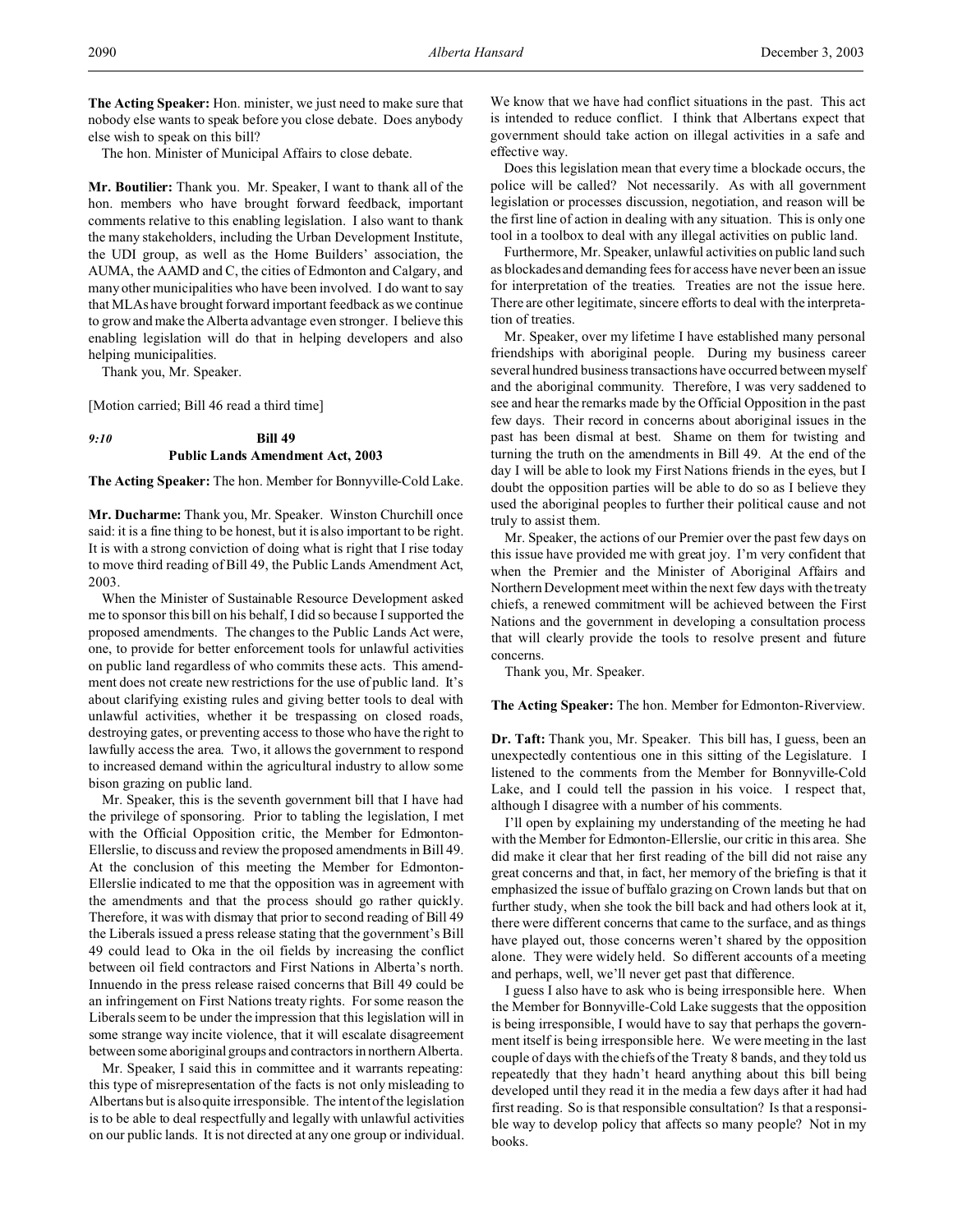The chiefs of the Treaty 8 bands have felt overlooked and fundamentally betrayed in this process. I'm not saying that that was the intention of the government. I don't imagine that it was. I don't believe that it was. As the Premier himself said, I think it was yesterday – he apologized to them for legislation getting out ahead of consultation, so I'm not attributing or imputing motives to the government here. I'm simplysaying that good, responsible consultation should have occurred before this bill was brought in. And, my goodness, the money was there for responsible consultation to take place. In the spring sitting earlier this year the minister of aboriginal affairs and the Minister of Sustainable Resource Development and, in fact, I think the Premier all spoke about a \$6 million fund being made available for consultation on the issues of access to roads and blockades of roads in the north and the whole conflict between the oil field contractors and the native bands.

Well, if we look at, say, five or six months having passed – let's say five months since then, 30 days a month, 150 days. If the consultations were going on every one of those days, we were spending \$40,000 a day, seven days a week for five months on the consultations. A staggering amount of money. Where has the money gone? The minister of aboriginal affairs is shaking her head. Perhaps tomorrow she can provide for us information. Where has the \$6 million gone?

I understand today that there was an additional \$2 million talked about to advance consultations with the Treaty 8 bands. These are large sums of money. Where is the money going? Who's getting this money? Is it being well spent? What's the accountability on this money? Where is the responsibility? Our job in part is to hold the government accountable. When we hear of \$6 million committees, we watch five months of work go on, the money's gone, apparently a report is prepared, it's not made public, the Treaty 8 chiefs, one of the key stakeholders in this, say they haven't seen it. We want some accountability, and we will back off when we see some explanation of what's happened to that money.

#### *9:20*

I also have to ask myself – and this has puzzled me from the beginning of the debates on this bill: what's wrong with the current laws? Why is it that we suddenly need to clarify laws on things like erecting barricades on roads leading to Crown lands? Why are we needing to clarify those laws? I would have thought that if a barricade were put up on one of these roads, it was already illegal. Certainly, if I were to go out and put up a barricade on one of these roads, I would assume that I'm breaking the law. Maybe I'm incorrect. Maybe there's been no law to address that, but that's tough for me to believe. So my question is: what is so wrong with the laws that have been in place to date that we suddenly need to clarify them and, in clarifying them, perhaps magnify them and make them more intrusive?

Particularly, there's a concern that's been brought up by a number of people that this could allow a police officer to deputize or delegate authority to somebody else to remove the barricade. We are concerned about that. There has been an explanation here about the need to hire a D9 bulldozer, for example, to take down a barricade. Again I ask the question: do those laws not already exist? Do those capacities not already exist? What is it about this particular bill that is absolutely so essential that cannot be done already?

Perhaps some of the misunderstandings, some of the strains and hard feelings around this bill would have been diminished if the report prepared through the summer by the consultant was made public. When information is held back from the public, when information is held back from key stakeholders such as the Treaty 8 chiefs, then suspicions are fueled. When there's a context of suspicion and then a bill brought in like this one, we're going to get explosive arguments, we're going to get offended stakeholders, and we're going to get hard feelings, and instead of going forward constructively, we find we're going backwards.

So a lot of misunderstandings around Bill 49. I think from my perspective they result primarily from a fumbled process, a process that leaves a lot of questions unanswered. Where's the money? Where's the report? What's the direction here?

With those comments, Mr. Speaker, I guess it will be clear to members here that I for one will be opposing this bill. Thank you.

#### **The Acting Speaker:** The hon. Government House Leader.

**Mr. Hancock:** Thank you, Mr. Speaker. I just wanted to rise and make a few comments on Bill 49 because it was clear from the comments made by the member opposite from Edmonton-Riverview that he still misunderstands the difference between Bill 49 and what's intended with Bill 49 and the \$6 million that's been talked about over the past year with respect to consultation. I thought the Minister of Aboriginal Affairs and Northern Development had explained it fairly clearly several times during the course of this session in question period, but it appears not to be the case, and I think it's a very important concept that needs to be understood.

We adopted as a government an aboriginal policy framework, and I take some pride in that because we started the process of that when I was minister of intergovernmental and aboriginal affairs. It's a very important document. It deals with a number of issues related to how this government deals with aboriginal governments on a government-to-government basis, recognizing that there are difficulties with that when aboriginal governments are not necessarily in place in the same way that we know and understand other governments in this country to be – understanding the concept and the ability to do that, talking about how this government ensures that aboriginal issues and First Nation issues are taken into account in every context when we deal with the people of this province and understanding the role that this government has played as a leader in this country in settling land claim negotiations, a better record than any other government in this country, recognizing the work that we've done with First Nations and aboriginal people on economic development and developing opportunity.

The essence of the aboriginal policy framework is a recognition that there needs to be consultation as you deal with issues relative to what has been referred to as traditional land use and traditional lands but recognizing that reserve lands, the lands reserved for Indians, as it's referred to in the Constitution of this country, are the First Nations land, held for them by the government of Canada. The traditional lands, so-called, are public lands owned by the people of Alberta for all the people of Alberta, but First Nations people, treaty people, have some rights to traditional use.

In engaging in development or engaging in any sort of opportunities within those areas, there is an obligation on government and on industry to consult. I like to frame it in the context of consulting: if you owned land in Edmonton and you wanted to develop it, you'd have to consult the neighbours. They didn't have an ownership interest in the land, but they did have some interests, and those interests have to be taken into account when you do a development. That's the type of consultation in a similar manner, a good neighbour policy, that you need to undertake when you're in parts of this province where there have been traditional uses on lands with respect to First Nations people.

So we developed the aboriginal policy framework, and now there need to be resources put into the aboriginal policy framework to make it effective. The \$6 million is the first tranche of that consulta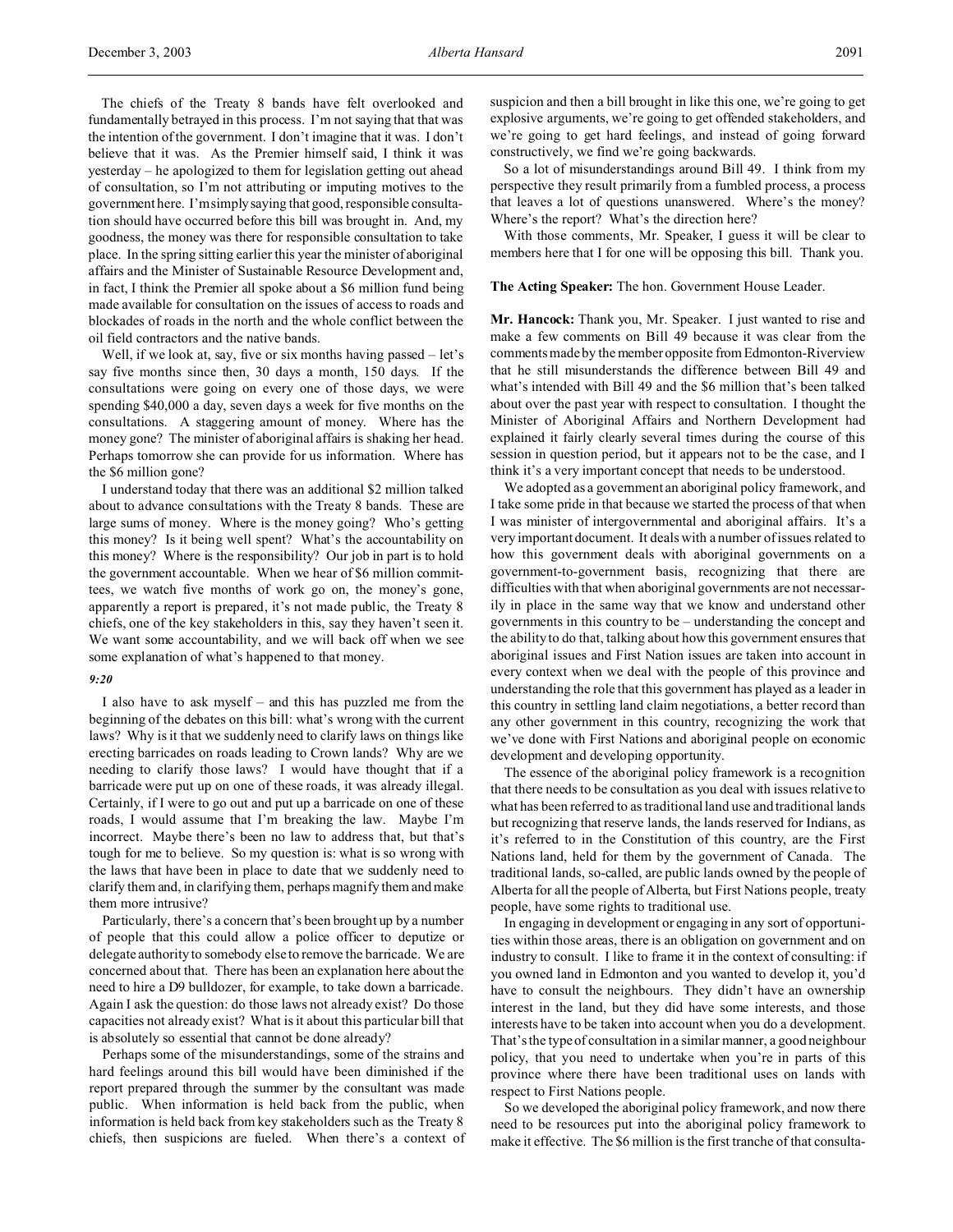tion process, developing the consultation process, making sure that it's a fair and effective process because in consultation with First Nations people it's not sufficient to send a registered letter and say that you're going to build a development. There has to be an appropriate consultation process that takes into account the people, where they are, and the nature of the consultation that's necessary: their needs, their aspirations, their goals.

We need to develop that consultation process in consultation itself with all the stakeholders to make sure it's going to be a fair and effective process and deal with all the issues. That's what's beginning to be financed by the \$6 million. It happened to coincide with one issue in northern Alberta relative to Slave Lake. The \$6 million was not budgeted and not put in to solve the Slave Lake area issue. It was put in there to start the process of building the capacity, both within government and in the community, to have a proper and appropriate consultation process.

So I just wanted to rise and be clear on that because the Member for Edmonton-Riverview obviously missed that explanation when the Minister of Aboriginal Affairs and Northern Development gave it. That \$6 million really has nothing to do with Bill 49. It has nothing to do with that local issue other than that if we had had that consultation process in place and developed, perhaps the issues under Bill 49 would never have happened.

### **The Acting Speaker:** Standing Order 29 kicks in.

Seeing none, the hon. Member for Edmonton-Gold Bar.

**Mr. MacDonald:** Thank you very much, Mr. Speaker. I stand to urge all members of this Assembly to vote to reject this bill at third reading. Certainly, as we heard earlier from speakers in regard to this bill, the consultation process has been nonexistent or inadequate, to say the least. To blame this side of the House for legislative complacency or incompetency is totally wrong. Now, if money had been allocated for a process to consult with the Treaty 8 chiefs, then that's what that money should've been used for, or at least a portion of it. Where the money went, who knows, Mr. Speaker? But to simply blame this side of the House for bad legislation is wrong. The member may be quoting Winston Churchill, but I'm afraid he's acting like Anthony Eden.

There are a lot of different issues that we could discuss with Bill 49; however, I had the pleasure and the honour along with our caucus colleagues of receiving a visit in regard to this matter yesterday from the Treaty 8 chiefs. They, as my colleague from Edmonton-Riverview stated, did not feel in any way that there had been a consultation process. They heard about this bill in the media. How did that happen? To stand up and say that it's all the opposition's fault is, plain and simple, wrong.

## *9:30*

Now, when we look at the First Nations community, we look at the communities in the north, we look at how oil and gas development is changing not only everyone else's lives but their lives, we have to remember that the First Nations people had not changed the physical shape of this province in which they lived long before we came here. To do that would have been unthinkable. They were hunters, and they were fishermen. They were herbalists, not agriculturalists. They were warriors in defence, sometimes, of the extensions to their own traditional grounds, their hunting territories. They had no concept of individual ownership of land. Their environment, the lands, the forest, the rivers, and the lakes around them were the domain of their Great Spirit. They considered all those lands and the animals and the people in them to be sacred. Their religion was a reflection of their temperament.

I would urge this government, in conclusion, that the best thing we can do now is to pull this bill. The Premier admitted in this House earlier in the week in question period that mistakes had been made. Have a consultation process with the Treaty 8 chiefs and see if this issue can be resolved in a better manner than what is being attempted here in a rather, in my view, ham-fisted way. Please pull this bill over the Christmas period. Before the winter session starts, have a good, robust conversation and negotiation with the Treat 8 chiefs. Go back to the table because this bill, at this time, is wrong, and I cannot support it.

Thank you.

#### **The Acting Speaker:** Standing Order 29 kicks in.

Does anybody else wish to speak on the bill? The hon. Member for Bonnyville-Cold Lake to close debate.

#### **Mr. Ducharme:** Question.

[The voice vote indicated that the motion for third reading carried]

[Several members rose calling for a division. The division bell was rung at 9:34 p.m.]

[Ten minutes having elapsed, the Assembly divided]

[Mr. Shariff in the chair]

| For the motion:     |           |             |
|---------------------|-----------|-------------|
| Amery               | Griffiths | Nelson      |
| Boutilier           | Hancock   | Oberg       |
| Cao                 | Hlady     | O'Neill     |
| Cenaiko             | Hutton    | Ouellette   |
| Coutts              | Jablonski | Pham        |
| DeLong              | Jacobs    | Rathgeber   |
| Doerksen            | Knight    | Renner      |
| Ducharme            | Kryczka   | Smith       |
| Dunford             | Magnus    | Snelgrove   |
| Fritz               | Marz      | Taylor      |
| Goudreau            | Maskell   | Yankowsky   |
| Graham              | McClellan |             |
| Against the motion: |           |             |
| Blakeman            | Mason     | Taft        |
| MacDonald           |           |             |
| Totals:             | For $-35$ | $Against-4$ |
|                     |           |             |

[Motion carried; Bill 49 read a third time]

#### **Bill 52**

#### **Health Professions Amendment Act, 2003**

**The Acting Speaker:** The hon. Government House Leader.

**Mr. Hancock:** Thank you, Mr. Speaker. It's my pleasure to move on behalf of the hon. Minister of Health and Wellness Bill 52, the Health Professions Amendment Act, 2003.

[Motion carried; Bill 52 read a third time]

#### **Bill 55**

### **Farm Implement Amendment Act, 2003**

**The Acting Speaker:** The hon. Member for Olds-Didsbury-Three Hills.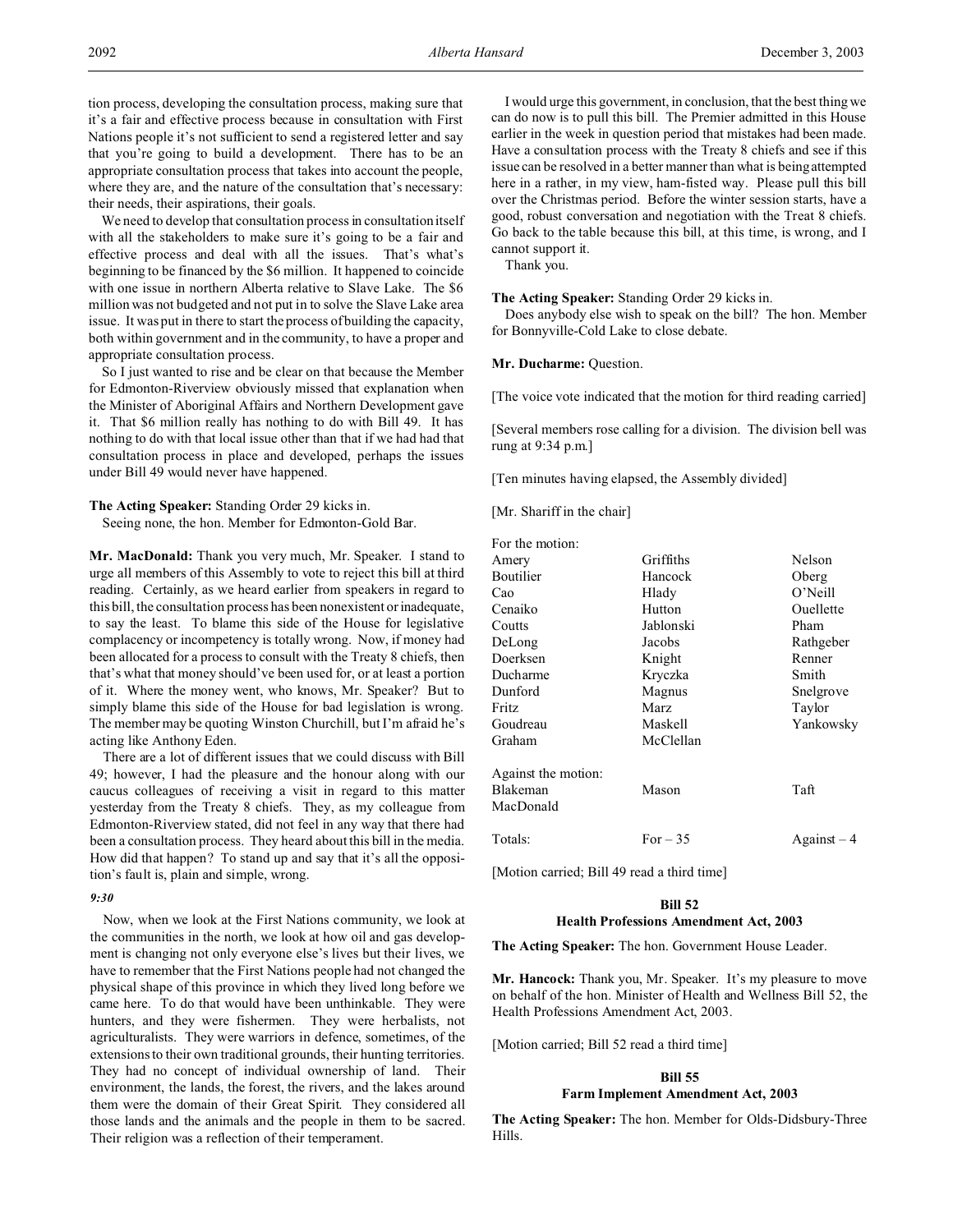As I stated before, it will replace the current bond requirement needed for farm dealers and distributors to qualify for a licence and provide security for farm producers at an affordable price for distributors and dealers.

I'd also like to thank the opposition for their support on this very important bill.

Thank you.

[Motion carried; Bill 55 read a third time]

## **Bill 43 Post-secondary Learning Act**

[Debate adjourned December 3]

**The Acting Speaker:** The hon. Member for Edmonton-Gold Bar.

**Mr. MacDonald:** Thank you very much, Mr. Speaker. Certainly, there has been a lot said already about Bill 43, the Post-secondary Learning Act. There has been a flurry of amendments, but I cannot support this legislation. That's for certain. I feel very, very strongly that this is another act that is going to concentrate power where it doesn't belong, and that's with the provincial government. There is a perception that this is a government that decentralizes, gives power to the people.

*9:50*

**An Hon. Member:** To the people?

**Mr. MacDonald:** Exactly. But it is exactly the opposite. As the hon. Member for Edmonton-Highlands says: it's concentrating power in the hands of a few. When we consider what has gone on in this province over the last 10 years, this is another example of that. Now, you may not agree, and you can certainly participate in the debate, but we're also here when we remove tuition caps from legislation and leave it up to regulations.

We're also changing fundamentally our whole concept publicly of postsecondary education. It has been a tradition not only in this province but across the country, particularly since the Second World War, that we would make postsecondary education available to all those who, essentially, had the marks or the qualifications to get in. We have had a tremendous period of economic prosperity, and that, in my view, is a result of having affordable, accessible postsecondary education. Bill 43 is going to limit and it's going to restrict the accessibility and the affordability to many people of a postsecondary education.

I'm not going to go into any detail, but I will remind all hon. members of this Assembly of the republic of Ireland and how they have changed their economic fortunes and their demographic profile for the first time in centuries, where people are now moving to Ireland instead of away from Ireland because of the economic activity. The economic activity is occurring because they made postsecondary education as accessible as possible to all those who could qualify.

But what are we doing? We are allowing, through this bill, tuition fee increases, and the tuition fee increases are going to grow and grow to the point where only the very wealthy will be able to afford to send their children to our universities. I think that is wrong. Whenever we look at the history of this province and we look at the contribution not only of the University of Alberta but the University of Calgary and various other universities and colleges and technical institutes in the development of this province in the last 98 years, I think we are going the wrong way with Bill 43. I think we're going the wrong way for a number of reasons.

When we require universities to submit regular business plans to the Minister of Learning, when we prohibit strikes, when we give the minister the right to order audits and dissolve students' associations as well as dissolve university boards of governors, when we talk about removing the 30 percent tuition fee cap from legislation and leaving it up to regulations, we are talking about limits, exemptions, to municipal zoning for universities, and recognizing some of the changes that have occurred as a result of the amendments that were discussed, but we are requiring postsecondary institutions also to get government permission before expropriating land.

There are a number of issues in this bill certainly, but it would be very difficult to support this bill and then read about a student who essentially, through no fault of their own, could not afford to go from, let's say, McNally high school next year to the University of Alberta, and that probably will occur. I'm just picking McNally high school as an example, but you cannot support a bill that is going to restrict and limit postsecondary education.

Is underfunding the problem for our universities? Should we fund them in a different way? Other jurisdictions do, but here we want to restrict and we want to limit who can get in, and once they get in, we want to also restrict what they can say. Well, with student governments, student associations, they could be in trouble if they say the wrong thing.

**Mr. Mason:** They could be dissolved like one of the school boards.

**Mr. MacDonald:** Well, hopefully, they wouldn't be dissolved like one of the school boards or like one of the regional health authority chief health officers, or maybe we could take a group of democratically elected officials like the regional health authorities and say that the people voted for you, but we don't want you. We want to have handpicked representatives who will essentially agree with our proposals.

Universities and students should be encouraged to stand up and speak their minds. John Kennedy once said, and I quote: a critical society is a free society. We should never, never, ever discourage students from standing up and speaking out. In a democracy that is essential, and students, in my view, should be encouraged to examine alternate views.

When you decide, well, we might have to audit this student association or we might have to dissolve this student association, what sort of message are we transmitting to those students and to their associations?

Now, I don't think that we should be interfering with student rights, and this has been discussed in previous stages of this legislation very thoroughly by not only the hon. Member for Edmonton-Riverview but the hon. Member for Edmonton-Mill Woods.

At this time in third reading I would urge all members to say no again to Bill 43 for the reasons that I have just discussed.

With those remarks, Mr. Speaker, I will cede the floor to another speaker. Thank you.

**The Acting Speaker:** Standing Order 29. The hon. Member for St. Albert.

**Mrs. O'Neill:**To speak to the third reading of the bill, Mr. Speaker. I just wanted to say a couple of words with respect to Bill 43 this evening. I haven't had the opportunity as yet, and I'd like to take this moment to speak to the merits of it.

However, having said that, I do want to ask the question and put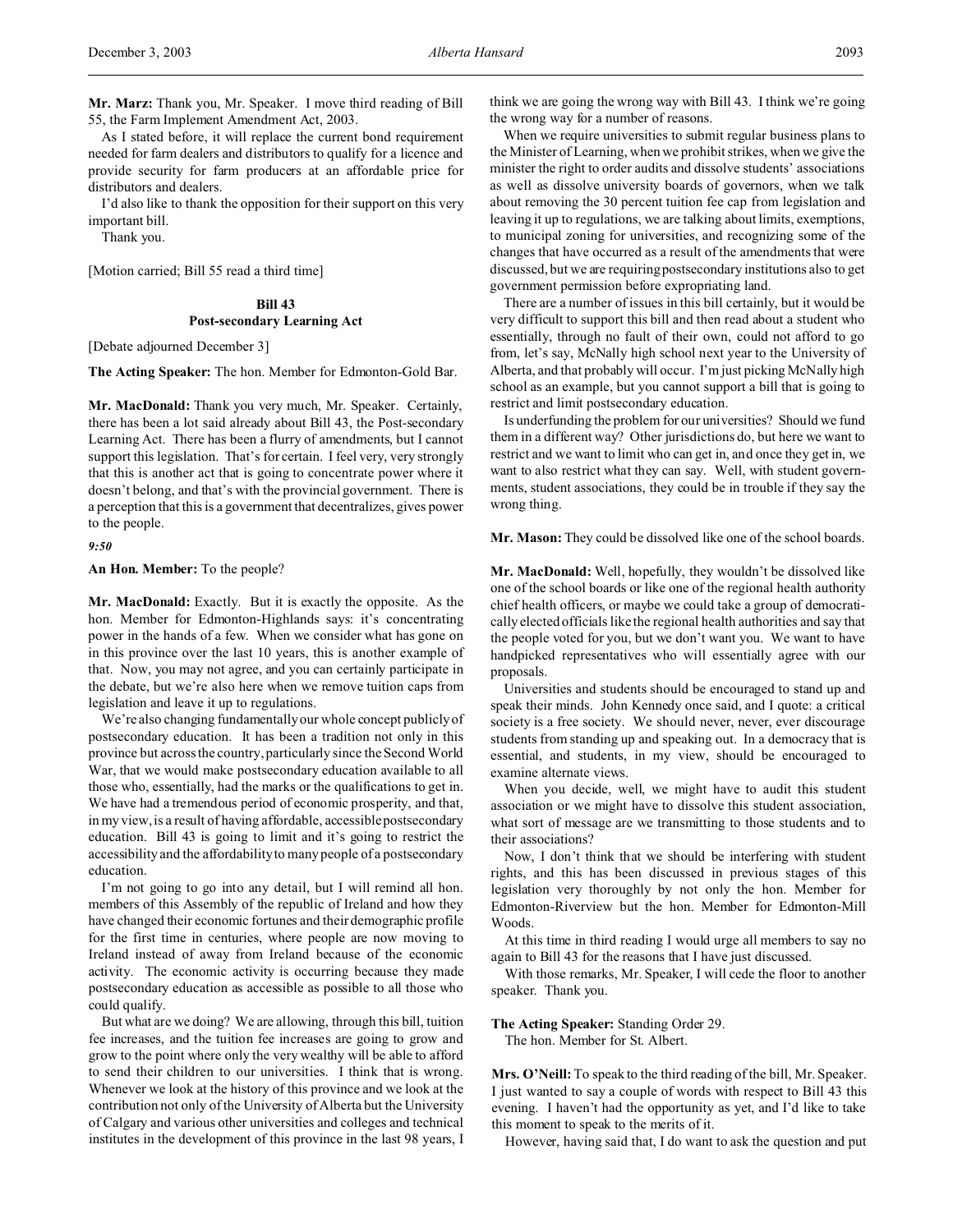it to everyone here, particularly in reference to the previous speaker's comments. I find it strange. Since when does examining the books limit students' ability to speak out freely? An incredible disconnect between those two points. So I needed to say that because I felt that the Member for Edmonton-Gold Bar has taken great liberties in going down a path of great irrelevance to this particular bill.

### *10:00*

What I do want to say, too, is the fact that this is a consolidation into one act which governs postsecondary institutions in the province of Alberta. It speaks to governance responsibilities and to management practices that are, indeed, very necessary to have a consistency and to have the consolidation in one act with reference to the various institutions, how they are governed, how they are managed around this province.

It does speak also to sharing the responsibilities of governance with those who are not only members of the board of the respective institutions but those, indeed, who are members of the councils or organizations within those institutions. When I had the opportunity to sit on the board of governors of the University of Alberta several years ago, the chairman at the time assisted us in putting together our financial statements so that they were according to the generally accepted accounting practices in the business world. I can say that I felt that was a great opportunity and a great step forward to bring the accounting accountability or practices of the university in sync with how organizations of that magnitude and of those expenditures and revenues did report.

Why I bring that up is simply because I think that this act, indeed, takes it even a step further, enhances and consolidates those directives that we as a government feel are necessary in order to place in one act those principles, if you will, and practices that account for good governance.

There was consultation, as everybody knows, over the summer, this act having been introduced in the spring of this year. I believe that the consultation yielded some very good suggestions which are included in the amendments that were put forward by the minister with respect to this act. I think they took into account the comments that a number of stakeholders made, and I think they further enhanced the strength of this act.

I want to speak specifically to the establishment of a Campus Alberta quality council to, as the act reads, provide advice and recommendations to the minister. That speaks to the Campus Alberta quality council as different from that which would be an accreditation board or group. It is necessary and, I think, very helpful to those students who want to access our postsecondary institutions.

I'd also like to make a point. I don't believe that parents send their children to postsecondary institutions. I think young adults choose postsecondary institutions which they choose to attend. So, yes, there are many of us as parents who assist these young people in their choices, whether it be a technical institution, whether it be a college, or whether it be a university. However, I'd like to remind everybody that, yes, the young adult or the older adult for that matter who chooses to work towards a university degree also is making the best investment they can ever make in themselves and their futures, and that is by the role they play and how they participate in paying tuition.

For a government with public dollars who expends more than 50 percent of the cost of a student at one of our postsecondary institutions and what it costs for that student to be educated, I do indeed think we have a responsibility to put into one act, as it's here in this particular Bill 43, all of those rules of governance and, indeed, management that will make for clear, accountable, and, I think, responsible reaction to what the public of this province expects.

So I would urge everybody to support this bill. Thank you.

**The Acting Speaker:** Standing Order 29.

**Mr. MacDonald:** A question, please, for the hon. Member for St. Albert.

**The Acting Speaker:** The hon. Member for Edmonton-Gold Bar.

**Mr. MacDonald:** Thank you, Mr. Speaker. Given that Bill 43 empowers the minister to order an audit of student association finances and dissolve the union if the minister is not satisfied with the results and given that student associations already comply with auditing requirements, does the hon. Member for St. Albert not consider that to be undemocratic and oppressive and that the provincial government should not be interfering with elected student governments?

**Mrs. O'Neill:** Mr. Speaker, in response to that, first of all, I don't find it undemocratic. I think that the students' unions would welcome the opportunity to open their books for such scrutiny should they be needed. [interjections] I'm sorry. I'm not getting the . . .

**The Acting Speaker:** The hon. Member for St. Albert has the floor.

**Mrs. O'Neill:** The point that I wish to make is that I believe that the students who are members of student unions are very responsible. I think that they do manage their finances very well, and there should be no problem, if they wish and as their current practice is, to allow others to look at and scrutinize their expenditures if the need arises, and I would assume that probably it won't.

Thank you.

**The Acting Speaker:** Hon. Member for Edmonton-Centre, are you rising to ask a question? Anybody else have a question? Seeing none, the hon. Member for Edmonton-Centre.

**Ms Blakeman:** Thanks very much, Mr. Speaker, for the opportunity to speak to Bill 43 in third reading. Just given my scheduling I haven't been able to participate in a lot of this debate, so I'm glad I was afforded the opportunity to make some additional comments.

First off, I just wanted to respond to a comment that the Minister of Learning had made to me after my initial comments in second reading. I think he afforded himself the opportunity to question me directly after my debate and was asking if I had met with the board of governors for the various educational institutions in my riding, and when I indicated that my loyalty, my responsibility was to my constituents, many of whom were students – indeed, I had met with them – he appeared to dismiss that and put forward that if I hadn't spoken to the institutions, well, then what I had spoken to didn't count.

I found that a really interesting comment, because I would put to the minister that I have a duty to a number of different constituencies beyond just the board of governors for any given institution. I think we all have a duty for . . . [interjection] If the minister wishes to speak, the minister has the opportunity to get up and speak. It's his bill. He's got closing comments, and he can question me afterwards, so he doesn't need to heckle me in between.

I think we have a duty to the parents of people that are attending institutions. I think we have a duty to the students that live in our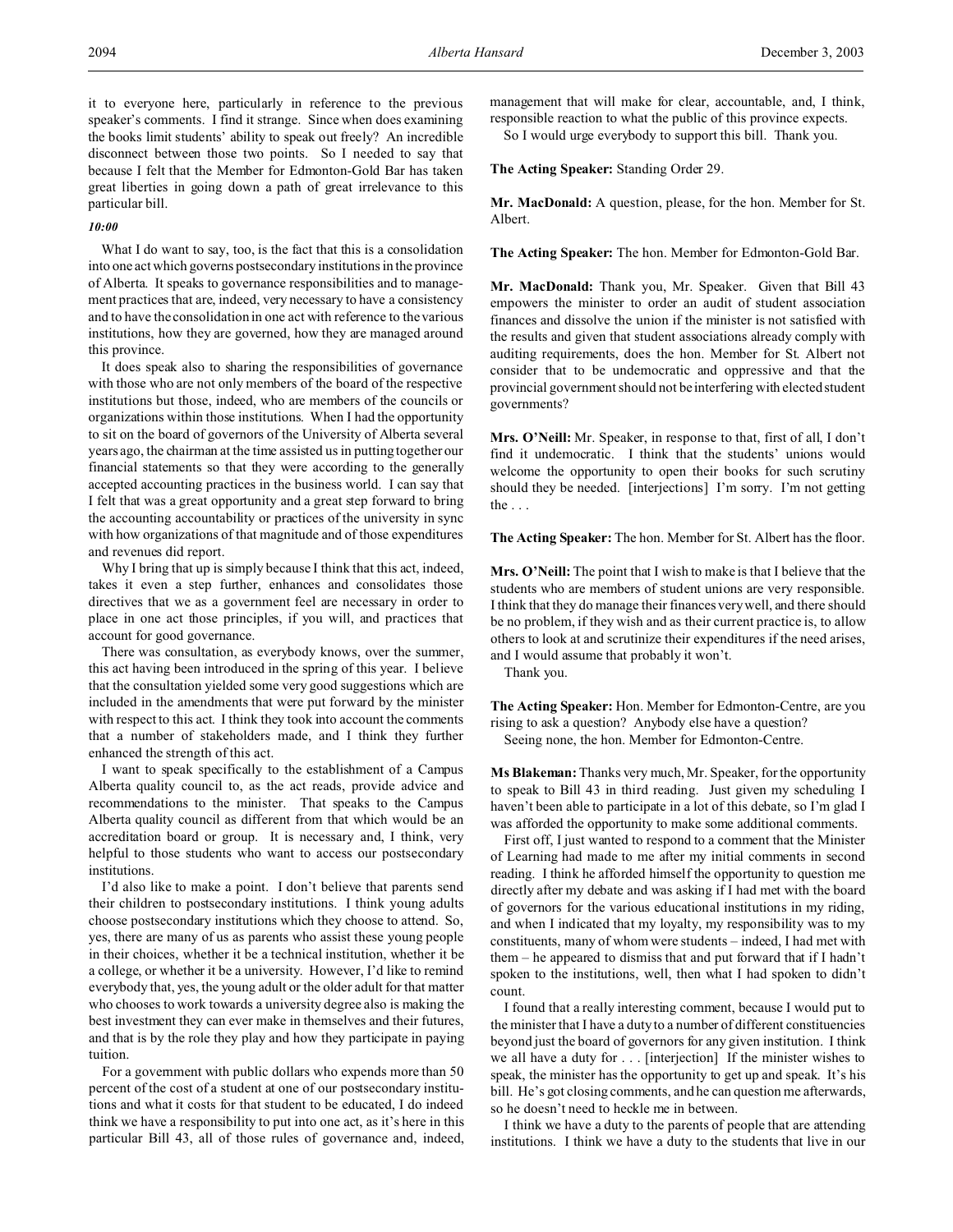riding. I think we have a duty to the general public overall for advanced education in our province. I think that included in that is a duty to the business community around advanced education and postsecondary institutions, including institutes of technology.

So for the minister to be somehow putting to me that in not speaking to the board of governors of the institutions in my riding I have, therefore, lost my moral right to speak out on this - I refute that. I think we have responsibilities not only as MLAs but wider responsibilities as legislators, especially around postsecondary education, to a number of constituencies. [interjection] I can see now that the Minister of Environment has awoken and is back to his usual heckling commentary, so this could be a much longer evening than we had anticipated. [interjections] His colleagues are advising him to return to his slumber, and that might be a good idea at this point.

### *10:10*

I did want to make that point to the minister because I think that this debate should and in some cases did involve a lot more than just speaking to the board of governors, and I don't think that speaking to the board of governors should have been the be-all and end-all of any debate around this. Nor does a lack of speaking to them somehow remove an MLA's ability to speak on this issue. I wanted to come out and refute that point.

This is another one of the bills that we had brought forward as part of the 2003 government agenda which were very large, comprehensive bills that had a very far-reaching potential effect on Alberta society. The bills were, for the most part, introduced in the spring and left over the summer, and then we came back in the fall with large amendment packages. I'm thinking of three different bills now that came in with, you know, 20 or more pages amending 80 or a hundred different clauses in the bills. It's a challenge, I'll admit, for the opposition, with our more limited resources, to be able to go through huge amendment packages and scrutinize them and be able to spend the time that we would like to on them. That isn't always possible. I think there was some movement in what was being asked for, certainly, by the student groups, but let me go through the concerns that I raised in second reading to see how much got addressed or where, indeed, there was movement on various issues of concern.

We still have the removal of the 30 percent cap on tuition, and I think that that is of great concern. It's certainly of great concern to the students that have spoken to me, but I've also heard now from parents and grandparents and people on the street and people in the bank lineup with lots of heartfelt consideration about the importance of access to postsecondary education. My colleague from Edmonton-Gold Bar had raised the excellent example that we have before us of Ireland, where they decided to make education an investment rather than an expense, where they were looking to make that as accessible as possible and to move that by investing in education and taking a very wide-ranging and holistic attitude toward it, including bringing in the business community and other communities. They were able to leapfrog their entire country forward by decades in their world standing. That's an excellent example for us.

One of the arguments that I often hear used by the government is concern about passing on intergenerational debt. I have long used the example of student tuition, university tuition in particular, as an example of how, in fact, there was an almost instantaneous transfer of intergenerational debt through the policies of this government. In their zeal to cut back on programs, to set aside money – and frankly, with the oil and gas that was coming out of the soil under our feet, they've been able to sock money away to pay down the debt, the fear being that they didn't wish to pass this debt on to the next generation.

Because of the choices that were made about budgeting and how we set this money aside from a surplus to pay down this debt, I would argue that we have policies like we see before us around university tuition, postsecondary tuition, which have in fact resulted in an immediate transfer and a new creation of debt. I mean, it just didn't happen. Nor would it have been commonplace or accepted that most students, a lot of students, would be coming out of postsecondary educational institutions with \$20,000, \$25,000 debts. I know that some of my constituents have talked to me about \$40,000 debts if they are in some of those faculties like law or medicine, which are more expensive. So I argue that the removal of the 30 percent cap on tuition in fact advances that transfer of intergenerational debt and accelerates it.

Fundamentally I just disagree with the choices that the government makes around tuition and accessibility for people, because with that goes that whole package of student finance and access to loans. That loan system that we have now assumes that if your parents have enough money, they're going to be willing to pay. Well, you know, as the Member for St. Albert pointed out, lots of times students choose to follow a particular course of study and they don't have the support of their parents, but given the student finance setup that we have right now, those students can't get a student finance loan. They've got to look for alternative sources of funding, and that can cause them additional debt load. So I think there are a number of problems around an attitude toward tuition and the expectations that we have around tuition. So I don't feel that this was resolved at all.

Another area that I spoke about was banning strikes in the universities and colleges. There has been some movement in this area. The amendments moved this bill towards a binding arbitration situation, not the ideal that I was hoping for. I still believe in a collective bargaining process and a respect for a collective bargaining process. I don't see that in what's before us. So that was some improvement but not as much improvement as I've been hoping for in that particular area.

The empowerment of the minister to order the audit of student association finances and dissolve the unions: there's been a softening here of the intrusiveness or requirements from the minister. You know, the student unions had always produced audits which were available, so I still view what's possible here as a control factor, as the setup for the minister to be able to use this legislation to bring the hammer down on student associations, to control them for whatever reasons, and I object to that.

These are student unions which are elected by their student bodies. I think they have to, need to work with the other communities in that larger university or postsecondary sector, but I disagree still with the control that's being exerted here and the potential of the threat that is implicit in that. There is a paternalistic viewpoint here or a need for control that I question. I don't find it a healthy relationship, but I do recognize that the minister did move on some of the restrictions there, and I give him credit for that.

I continue to have concerns with the overall concept of interference in academic pursuit and the independence, the free thinking of postsecondary institutions. I still believe that this bill will put a chill on academic freedom and independent thought. The requirement of the Learning minister to approve the business plans I think will have a direct or possibly an indirect chill on that sort of pushing forward that we expect to come out of our free-thinking institutions.

There were a couple of things that I had approved of originally, and they remain intact in the bill. I thank the minister for not bringing forward amendments that would have minimized the positive effect of that, and that is around the universities requiring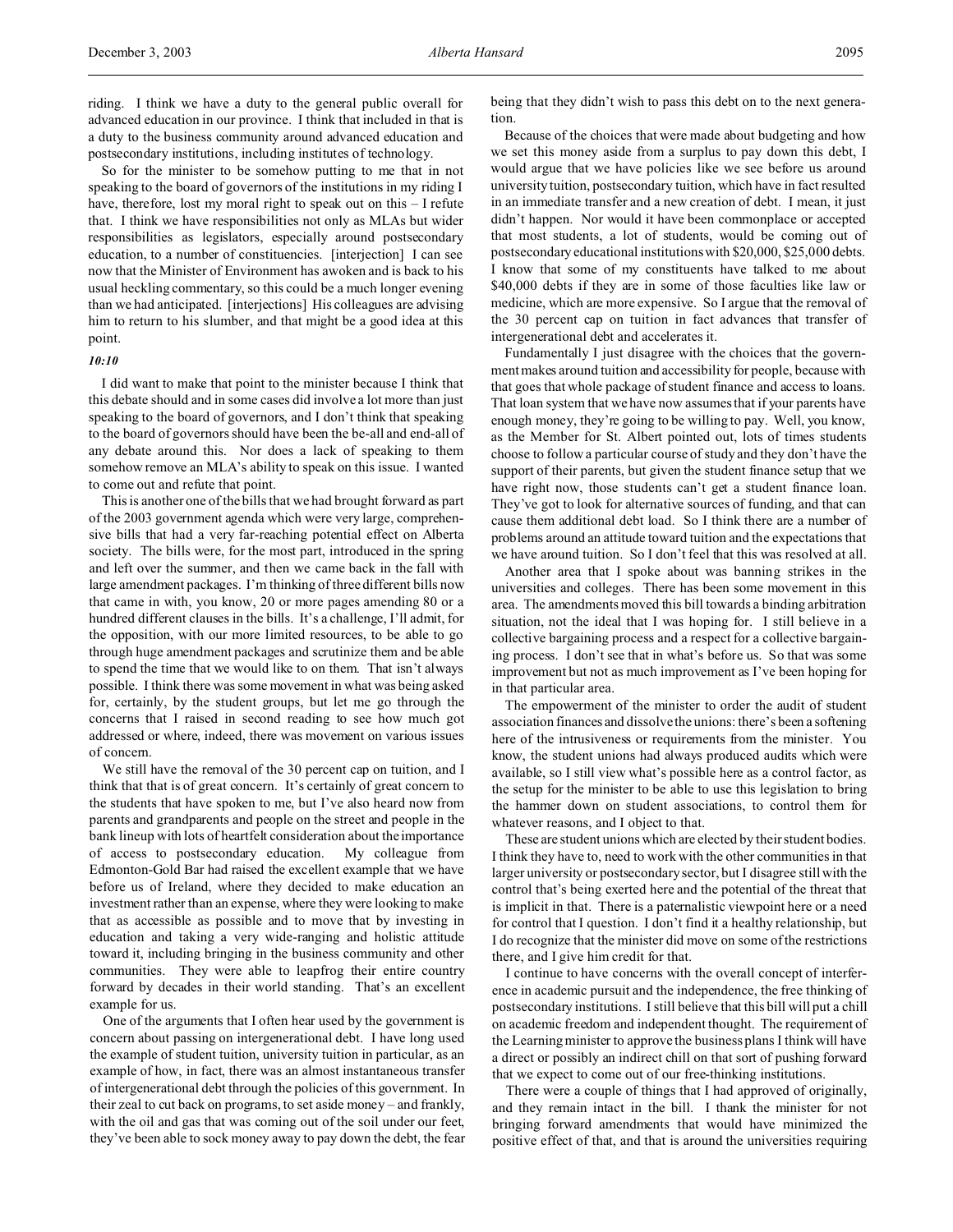approval before expropriating land and giving city councils more say over how universities use their commercial property.

## *10:20*

I have to say that I think one of the other unexpected results of this bill was an opportunity for students and, indeed, younger people to get involved in the process of the creation of legislation, to come to understand the relationship between ministers and cabinet and backbenchers. I know we have some faithful attendees from student groups that have come a number of times to watch from the galleries and, in fact, go back and forth between the public and the members' galleries. That was an unexpected but I think very positive development that came out of this bill and this proposed legislation. It did become a lightning rod for students to begin to develop an understanding of how this democratic process works and how they can influence it.

I'm very encouraged by that, and I hope that the students and their friends and families that got involved in this advocacy movement understand what a terrific job they did in both coming to understand the issues themselves, in educating their fellow students, their peers and families and friends on the issues and even a wider population beyond that. I think that's a very positive outcome of this. They did an excellent job, and I also think that to a certain extent they did it with great style and panache. Good on them. They need to understand that this is the beginning, not the end.

Thank you.

#### **The Acting Speaker:** Standing Order 29?

There being none, the hon. Member for Edmonton-Highlands.

**Mr. Mason:** Thank you very much, Mr. Speaker. I want to address this bill and put on the record some of my concerns with respect to the bill and the direction that we've seen of late. I want to start with tuition fees. When I was on city council a few years ago, we were invited to a lunch by the board of governors of the University of Alberta.

### **Ms Blakeman:** Just a few?

**Mr. Mason:** It wasn't very long ago. It might seem like a lifetime ago, Mr. Speaker, but it was just a few years ago.

The council was invited by the board of governors of the University of Alberta to a luncheon in the beautiful Timms Centre. It was all catered, and it was quite lovely. There was some discussion, and we heard a presentation from the president of the university, Dr. Fraser, and they invited comments from the members of city council about issues at the university.

It was interesting. Some of my colleagues on city council who were rather of the conservative bent, I might say, and would make some hon. members here look downright liberal raised the issue of student debt and raised the issue of high tuition fees and the concerns that they were hearing in the community. Other councillors joined the refrain. It seemed to be the main theme.

So if municipal politicians are hearing it  $-$  and I know as a provincial politician now I'm hearing it, and I'm sure other members are hearing it – it's got to be a concern of the grass roots of this province. You know, it was interesting. Some of the public members on the board of governors are people who are appointed by the government itself, and they're not just from Edmonton, because it's a provincial institution. They're from places like Red Deer and Grande Prairie and so on. There was obviously a resonance, because they had some of these concerns themselves.

So the question is: why are tuition fees rising so quickly? Well,

the University of Alberta and other postsecondary institutions in this province have aspirations. They want to be the best postsecondary institution in their area, in their field, in the world in some cases. They would like to be able to do more things. They'd like to be bigger. They'd like to be better. They'd like to be more innovative. They'd like to attract the best people: the best researchers, the best teachers. They want to attract grant money for research in the case of universities, and they need money to do that, Mr. Speaker. The government has a policy, on the face of it, of supporting the quest of our postsecondary institutions for excellence.

I am convinced that most postsecondary boards, at least the public members, really are torn on this question of tuition fees because they know that it's turning out to be a lot of money, but they need the money from somewhere. They're not getting the money they need from the government, so they turn to the students. This is the door that's left ajar for them by the government, and it's been limited in the past only by a 30 percent rule.

I've never liked the 30-percent rule, quite frankly, Mr. Speaker, because I've always felt that in some ways it was a bit like the driver of the cart with the horse or the donkey who holds the carrot on a fishing pole out in front of the donkey so that the donkey is always moving towards the carrot, so the cart moves along. I've always felt that it's like the carrot on the stick for postsecondary institutions to always be pushing up the tuition fees a little bit towards that goal. As is usual here, no matter how bad things are, they can always get worse. So as some of the institutions have maybe got a little bit closer to that carrot, the government has decided to let them eat it, and they're going to take off this 30 percent cap.

So what does that mean? There are still some limitations. It's been replaced by some limitations. It's sort of a nod towards the concern that completely unregulated tuition fees will go the way as completely unregulated electricity, that we'll see a dramatic increase in price. I think the minister has given a nod in the direction of those people who have the concerns that increases to tuition could accelerate, and they'd have a real problem on their hands.

Mr. Speaker, I know that postsecondary institutions are full, and I know the government's fondness for market mechanisms to control supply and demand, but I really don't think it's suitable in the case of education. I guess I'd have to ask the question: if provinces poorer than our own can freeze tuition over a period of time, why can't we do it in Alberta? Well, the answer is: we can do it in Alberta. So the question then becomes: why do we choose not to? Why isn't keeping tuition at an affordable level a priority for the government? What are their other competing priorities that interfere with this objective?

Well, we know that the government has a very strong commitment to debt reduction and has been putting an enormous amount of money towards debt reduction. We know that the government wants to be a low-tax environment, and they have a four-year program to cut corporate taxes by a billion dollars. Now, the government argues that a tax cut for corporations will have beneficial effects on the economy. And I hear some thumping in the back corner, Mr. Speaker. Maybe it will; maybe it will. But I would submit to you, Mr. Speaker, that a far better investment for that money, if you want to produce economic growth and economic development, would be to invest it in our education system and specifically in postsecondary education and making that education accessible to everyone.

#### *10:30*

Economists who've looked at this would really make a serious argument that investing in education is a major impetus to economic development and growth. In fact, what it does is it allows Albertans of all walks of life to participate on a more equitable basis in the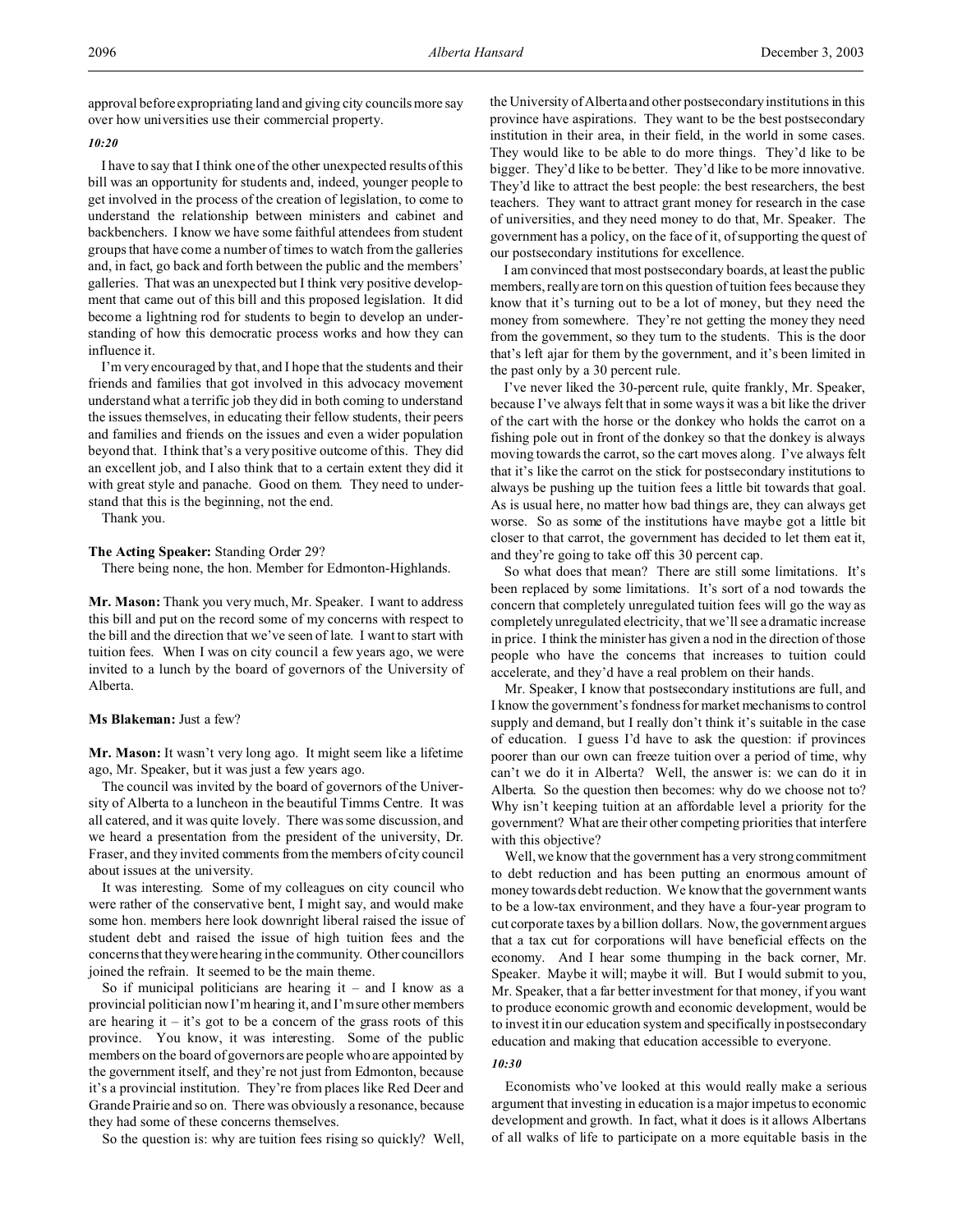economic growth of the province. It not only produces economic growth in and of itself; it equalizes the economic opportunity of Albertans, so it's a very good objective to have. I believe that tuition fees and student debt is a major disincentive towards people from this province being able to pursue a postsecondary education.

I note, Mr. Speaker, that in terms of our percentage of students that finish grade  $12$  – are we the lowest in the country? Very, very nearly, if not the lowest in the country. We are very near to the lowest, so I think this is a real issue for many Albertan families.

Many middle-class, working-class families in this province are faced with very hard decisions about whether or not to go into the workforce or to continue on with their schooling. I think that the evidence bears that out. So I am concerned that the 30 percent guideline, as bad as it is, has been replaced with something that will be even worse.

Secondly, I want to talk about the autonomy of student associations. Mr. Speaker, like some in this House I got my start in politics in university politics and worked as well for an organization of postsecondary students in the province. I was impressed with the ability of students to govern their own affairs and manage significant assets, manage political issues, and I think that as adults, as they are, they need to have some protection from interference by the government.

Normally, postsecondary institutions' administrations pay close attention to their student association or student union and have, in my view, sufficient powers now to make sure that things don't get off the rails, or if they do get off the rails, they have the power to get them back on the rails. When I say power, I'm talking about a variety of influences and not just the power to just put them in trusteeship or something of that nature.

There's no need to give additional power to the minister over student associations in this province. I don't know what the case for that is other than a desire to centralize power in the hands of the minister, and I think a highly centralized education system with excessive power in the hands of the minister is not in anyone's interest, Mr. Speaker. Yet that seems to be a trend.

The minister has recently taken some credit for the Edmonton public school board's accomplishments. I just want to draw people's memory back to the history of conflict that we've seen between this minister and that school board over the last year or so. There were floated thoughts of dissolving the board that appeared in certain accounts. There was an audit. When the school board disagreed with the minister, he sent in the auditors. I think, based upon what's happened over the last year or so, it's really a bit cheeky for this minister to take any credit at all for what the Edmonton public school system has done and the school system that it's built up because they've operated under difficult conditions with a hostile minister to continue to provide some of the best education in the country, if not the world.

Mr. Speaker, I think that we need a more inclusive, democratic model with more sources of authority than the minister. We need to have an education system, including a postsecondary education system, where autonomy is respected, where differences of view and freedom of speech are respected, where employees are allowed to speak their mind if they feel that there's something wrong, where unions – yes, even unions – are respected, and the constant attempts to centralize power and to stifle dissent in the education system in this province is, in my view, unacceptable.

I see certain provisions of this bill as furthering those trends, and so I'm afraid I'm going to have to not support the bill for that reason. I urge other members to reject this bill and go back to a consultative process so that we have a more broadly pluralistic and democratic

education system in the province than the one that's envisaged in this bill.

So, Mr. Speaker, I see my time is up.

**The Acting Speaker:** Hon. members, Standing Order 29.

Anybody else wish to speak on the bill? The hon. Minister of Learning to close debate.

**Dr. Oberg:** Thank you very much, Mr. Speaker. Thank you to everyone who has joined into the debate. There have been a lot of issues that have been raised. There have been a lot of issues that have been dealt with. It's just unfortunate that more people didn't actually read the bill before they talked to it. It would have been nice, but it's been a good debate. Let's have the vote.

[Motion carried; Bill 43 read a third time]

# **Bill 53 Insurance Amendment Act, 2003 (No. 2)**

**The Acting Speaker:** The hon. Member for Medicine Hat.

**Mr. Renner:** Thank you, Mr. Speaker. It's my pleasure to move Bill 53, the Insurance Amendment Act, 2003 (No. 2) for third reading.

**The Acting Speaker:** The hon. Member for Edmonton-Highlands.

**Mr. Mason:** Thank you, Mr. Speaker. I have an amendment which I would like to propose on third reading.

### *10:40*

**The Acting Speaker:** Hon. member, in order for the amendment to be dealt with, I believe you need to provide your signature on it. For debate purposes we shall refer to this as amendment A1.

**Mr. Mason:** Thank you, Mr. Speaker. I appreciate that.

I'm not going to be long on this one, Mr. Speaker. The motion is that third reading of Bill 53, the Insurance Amendment Act, 2003, be amended by deleting all words after "that" and substituting the following: "Bill 53, Insurance Amendment Act, 2003, be not now read a third time because the bill discriminates against Alberta drivers based on geographic location."

Mr. Speaker, the government has done one thing in Bill 53 that is positive, and that is they have eliminated discrimination based on age and based on gender. They did that because the public would no longer accept that kind of thing. They have failed, and they have given many reasons, none of which I accept, by continuing discrimination based on geographical location. In my view, it could easily have been dealt with, as easily as eliminating discrimination based upon gender and age. I think that we ought not accept any bill that continues discrimination, in particular discrimination based against Edmonton.

**The Acting Speaker:** The hon. Government House Leader is rising on a point of order.

## **Point of Order Similar Amendments**

**Mr. Hancock:** Yes, Mr. Speaker. In terms of the wording "the bill discriminates against Alberta drivers," is that all Alberta drivers? It doesn't make sense on the face of it.

Secondly, it appears to be a similar amendment to an amendment which was dealt with, I believe, in committee. With respect to the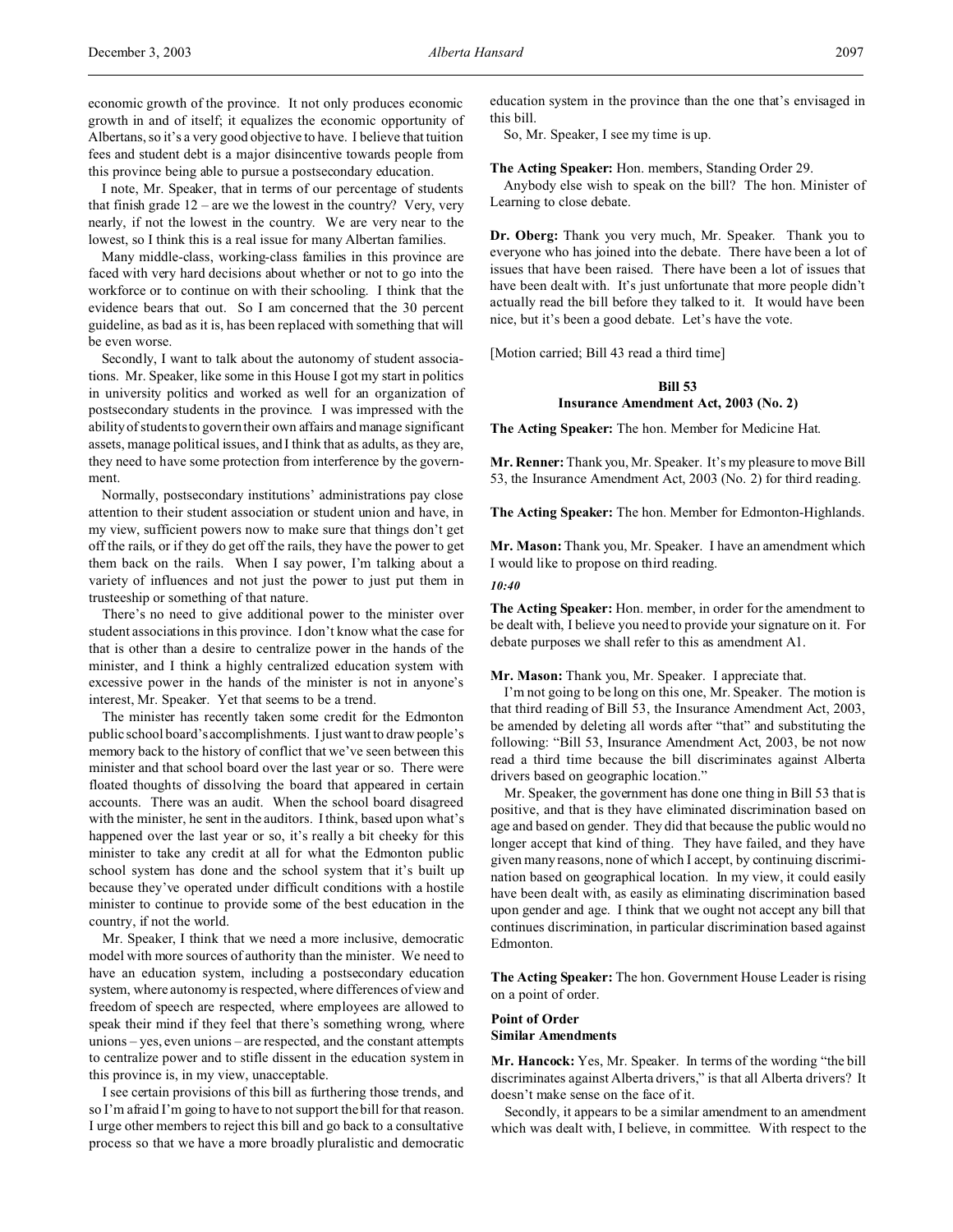question of geographic location, I believe an amendment was brought forward by Edmonton-Gold Bar.

**The Acting Speaker:** Hon. member, do you have a citation for the point of order?

**Mr. Hancock:** For starters, Mr. Speaker, 23(f), which "debates any previous vote of the Assembly unless it is that member's intention to move that it be rescinded."

**The Acting Speaker:** The hon. Member for Edmonton-Highlands on the point of order.

**Mr. Mason:** Thank you very much, Mr. Speaker. I would argue that there is a fundamental difference between an amendment to the bill, which would change the text of the bill, and a reasoned amendment, which basically says that the bill is not to be read because of a certain thing. They are entirely different motions. It would be my view that the hon. Government House Leader has no point of order at all.

**The Acting Speaker:** Hon. members, the point of order being raised deals with a matter that was dealt with at committee stage. We are currently in Assembly. As for the Standing Orders there is no contradiction. This amendment is in order.

The hon. Government House Leader.

## **Point of Order Reasoned Amendment**

**Mr. Hancock:** Mr. Speaker, on a separate point of order, then, I would suggest that this amendment is out of order because as a reasoned amendment in *Erskine May, Parliamentary Practice*, page 505, "The amendment must not be concerned in detail with the provisions of the bill upon which it is moved, nor anticipate amendments thereto which may be moved in committee." Of course, it is an amendment which could be moved in committee because it deals specifically with an amendment which was dealt with and rejected in committee. Therefore, it's out of order as a reasoned amendment.

**The Acting Speaker:** The hon. Member for Edmonton-Highlands.

**Mr. Mason:** Thank you very much, Mr. Speaker. Nice try, to the Government House Leader, but it does not anticipate something that would be done in committee. Since it comes after committee, how can it anticipate something that has already passed?

**The Acting Speaker:** Hon. leader, what page were you referring to in *Erskine May*? Page 505? Okay. Hon. members, the chair has been advised that as per the rules that we apply in this Legislature, the amendment is in order, so we shall proceed with it.

## **Debate Continued**

**Mr. Mason:** Mr. Speaker, well, you know, why is the Government House Leader so desperate to prevent this motion from being put? Why? Well, you know, we might ask the hon. members for Edmonton-Glenora or Edmonton-Beverly-Clareviewor St. Albert or Edmonton-Calder, Edmonton-Meadowlark, Edmonton-Mill Creek, all representing Edmonton or the Edmonton area. I know they're here tonight, and I know that they'll want to get up and stand with the opposition on this motion and stand up and defend Edmonton and protect Edmonton from being singled out for discrimination by this government in the bill.

So, Mr. Speaker, I just want to indicate that there's a lot that's bad about this bill, but the one thing that I think is unconscionable is to permit the discrimination on insurance rates against Edmonton and the Edmonton area. You know, the government has done a good thing. I'm willing to give it credit. They got rid of discrimination on the basis of age, they got rid of discrimination on the basis of gender, and they've said that the insurance industry could no longer do that. But they're going to take three years to phase out discrimination against Edmonton. Well, it's unacceptable. As an Edmonton MLA I have to take a stand against this, and I urge all colleagues from Edmonton and region to take a similar stand against this and send this bill back to the government so that it can be produced in an equitable and fair fashion for all people of Alberta, including the people of the capital region.

Thank you, Mr. Speaker.

**The Acting Speaker:** The hon. Government House Leader.

**Mr. Hancock:** Thank you, Mr. Speaker. I'd like to speak against this amendment, and I'd like to speak against this amendment on two points. First of all, the amendment doesn't refer at all to discrimination against Edmonton drivers. It talks about discrimination against Alberta drivers. I presume that means that because of his socialist philosophy he would like us to have the regime that they have in Saskatchewan.

But there's a more important and pressing reason why we should not vote in favour of this amendment. First of all, it is, in effect, an amendment to say that the insurance bill that's before the House should not be passed. That would be a way of eliminating the whole area that we've engaged in with respect to removing the discrimination by age, gender, and marital status, which, the member has already indicated, are very important discriminations to eliminate. It will also result in Albertans having to be at the beck and call of the insurance companies with respect to increasing rates if they decide to do so, because we won't have in place the mechanisms necessary to freeze the rates, and we won't have in place the mechanisms necessary to put in place a fair rate structure, which is necessary to eliminate the age, sex, and marital status discrimination.

## *10:50*

Now, the question of geographic discrimination is very important, and it's a question that members from Edmonton have raised in caucus and raised in discussions on this bill and that other members from the surrounding area have raised, in fact that members of caucus have taken into account in discussion. First of all, there was not a clear understanding, I think, in the public and even with this member and maybe others that there was geographic discrimination in the first place, so that came as a bit of an interesting piece of information. But knowing that, then the question was: if we're eliminating discrimination in this bill, why would we not eliminate all types of discrimination in the bill? A very good question and a very laudable goal.

Why can't we do it now? One of the goals and the primary goal of the legislation is to keep insurance rates for good drivers in Alberta that have the best rates at least at their present level if not lowering them. It's a very difficult thing to do, as the hon. member well knows, given that there are lots of rates for those drivers, young drivers and older drivers, whose rates are very, very high. To bring them down to the standard rates, that's a very, very difficult thing to achieve in and of itself, but under the guidance of the Member for Medicine Hat we've come up with a plan that seems to be able to do that. A very difficult task. The member has dedicated a lot of time and effort and worked with the stakeholders to achieve that.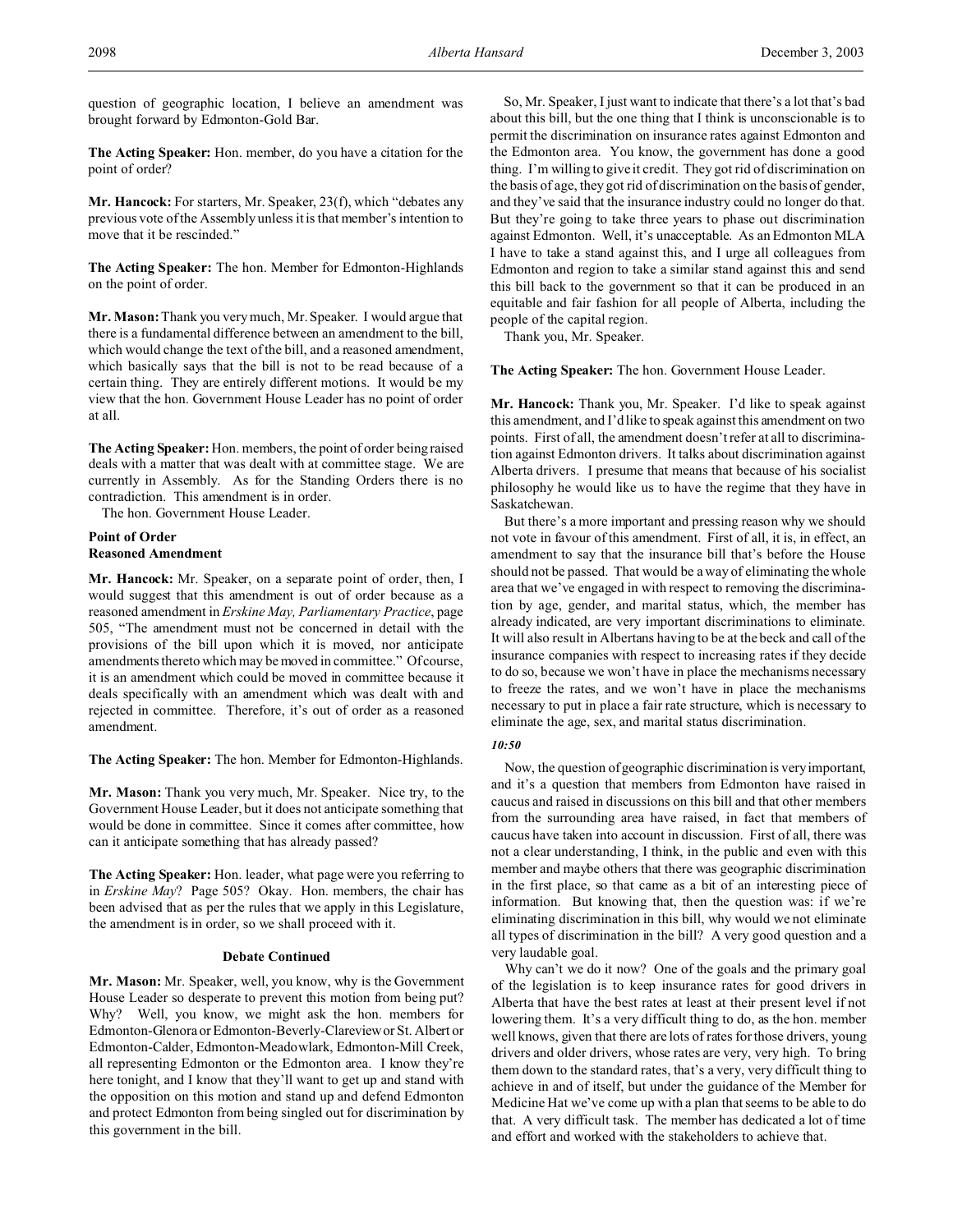So the question then, Mr. Speaker, is: should we throw that whole process out because it's, again, even more difficult to achieve the laudable goal of removing geographic discrimination at the same time? The answer to that is clearly no. The answer to that is that we should make the progress that we can make now, and we should work diligently on further progress to eliminate that one further factor. That, in fact, is what government has agreed to do, and that in fact is what the hon. Member for Medicine Hat has indicated in this House, that over the next three years, even more quickly, I would suggest, if it can be found possible to do, we would remove that geographic discrimination. How can we do that? We can do that by improving our traffic safety across the province and particularly in Edmonton, where there appear to be more accidents and more damage payments than in other parts of the province, which is why the higher rates are there in the first place. So we can improve our traffic safety, and if we do that, that means that consumers will save because the payout pool will go down. When the payout pool goes down, under this very important insurance reform the rates for consumers will go down.

So that's a very important reason to have this bill now: so that we can take out the discriminations which are extant at the current time for age, sex, and marital status, and we can have the opportunity to work diligently to remove the geographic discrimination which, quite frankly, most people didn't know existed. Now that they know it exists, we ought to try and remove it. We can remove that by improving our traffic safety record, by lowering the damage payout pool. We can improve it through the mechanisms which have been proposed to reduce damage payments and adjusting costs by improving the process under which those are determined. We can do that over the next two to three years, sooner if possible, so that there are equitable rates across the province based on driver experience rather than based on the category of person or the geography of area that you live in.

So it's important to defeat this amendment because it's political grandstanding by the hon. Member for Edmonton-Highlands trying to show that he's standing up for Edmonton, whereas by passing this amendment, he will actually be putting drivers in Edmonton and drivers right across this province at peril.

**The Acting Speaker:** The hon. Member for Edmonton-Centre.

**Ms Blakeman:** Thank you very much, Mr. Speaker. Given the sudden vigour of this debate, I'm wondering if under citation 32(2.1) I could request unanimous consent to waive suborder 2 to shorten 10-minute intervals between any division bells that may be called on this particular vote. Could we shorten that to one minute?

[Unanimous consent granted]

**Mr. MacDonald:** It doesn't matter, Mr. Speaker, whether we're talking about insurance or electricity deregulation in this province; an accident is an accident.

In light of the hour and the fact that the Conservative Cinderellas have to be home by midnight, I will keep my remarks short. I would urge all members in this Assembly to support the amendment proposed by the hon. Member for Edmonton-Highlands. When we look at the Alberta Finance presentation from October 15, 2003, this is sort of the draft of Bill 53. Now, I don't know if this is still on the government web site or not. I know the rate calculator isn't, for obvious reasons. Whenever one looks at this, Mr. Speaker, and one looks at the amendment, the amendment urges that Bill 53 "be not now read a third time because the bill discriminates against Alberta drivers based on geographic location." That location at this time is Edmonton.

Now, we look at the different classes of drivers that are referred to, vehicle use classes that are referred to in the KPMG study, the actuarial study that a lot of this legislation is based on. Drivers have paid for the actuarial study, but they have yet to see it. You've got class 1: pleasure use, short annual mileage. You've got class 2: pleasure use, long annual mileage. You've got class 3: driving to and from work or school. Class 4: driving to and from work or school. There's a distance here separating classes 3 and 4 if you use your vehicles less than 16 kilometres or more than 16 kilometres in a daily trip. Now, also, class 5 for business purposes and class 6, farm use, vehicle of a farmer used for pleasure.

If you carry on here – and this is where it gets interesting, Mr. Speaker – the benchmark premium rate. Is there discrimination against Edmonton drivers? Well, we look at the first class in Calgary – and this is for third-party liability – \$200,000. In Calgary the premium rate is \$1,345. In Edmonton it is \$1,586. In the north it's \$1,003 for the same class.

Now, the second class of driver. If the second class of driver, for instance, was to have third-party liability of half a million dollars, in Calgary that would \$1,622. In Edmonton it would be close to \$300 more, \$1,900.

We can go to the third class, and we can say, Mr. Speaker: let's have a million dollars' worth of third-party liability. In Calgary that would cost someone in the third class \$1,800, and in Edmonton it would cost \$325 more. Now, in the remainder of the province that insurance, let's say in Lloydminster or Vermilion, would cost \$1,471.

So why are Edmonton drivers according to this actuarial table, that was the flagship of this bill, forced to pay more? They certainly are if you look at these tables, and I would encourage all hon. members to have a look at this. This city and its drivers are being discriminated against by this legislation for no apparent reason. If the roads are unsafe, if the drivers are motoring in a dangerous fashion, show us. Prove it to us – prove it to us – because you won't release your own statistics. This is another chance. This is another chance. You had two chances in this Assembly, all hon. members, to roll back the third-party liability portion of automobile insurance premiums by 15 percent and save a considerable amount of money. A hundred and fifty million dollars could be returned to motorists. But two times – two times – you said no to rollbacks. So this amendment gives you a third chance.

# *11:00*

Last night after midnight – and I don't think there was a curfew – there were very few members who were recorded in the vote. Now, what we need to do is reconsider, Mr. Speaker, take the amendment as proposed by the Member for Edmonton-Highlands. Do the right thing and vote to end this geographic discrimination against the drivers of the city of Edmonton.

Thank you.

**The Acting Speaker:** The hon. Member for Edmonton-Glenora.

**Mr. Hutton:** Thank you, Mr. Speaker. I have just listened to the hon. members for Edmonton-Highlands and for Edmonton-Gold Bar, and I want to encourage the members of this Assembly to vote down this amendment.

When I first was presented with the hon. Member for Medicine Hat's proposal, I was stunned, as was the Government House Leader, were discrepant numbers with regard to geographic charges, that we in Edmonton are bad drivers. We asked the hon. member to go back and see if he could find a compromise, and he did that with the Department of Justice, with the Finance department, with the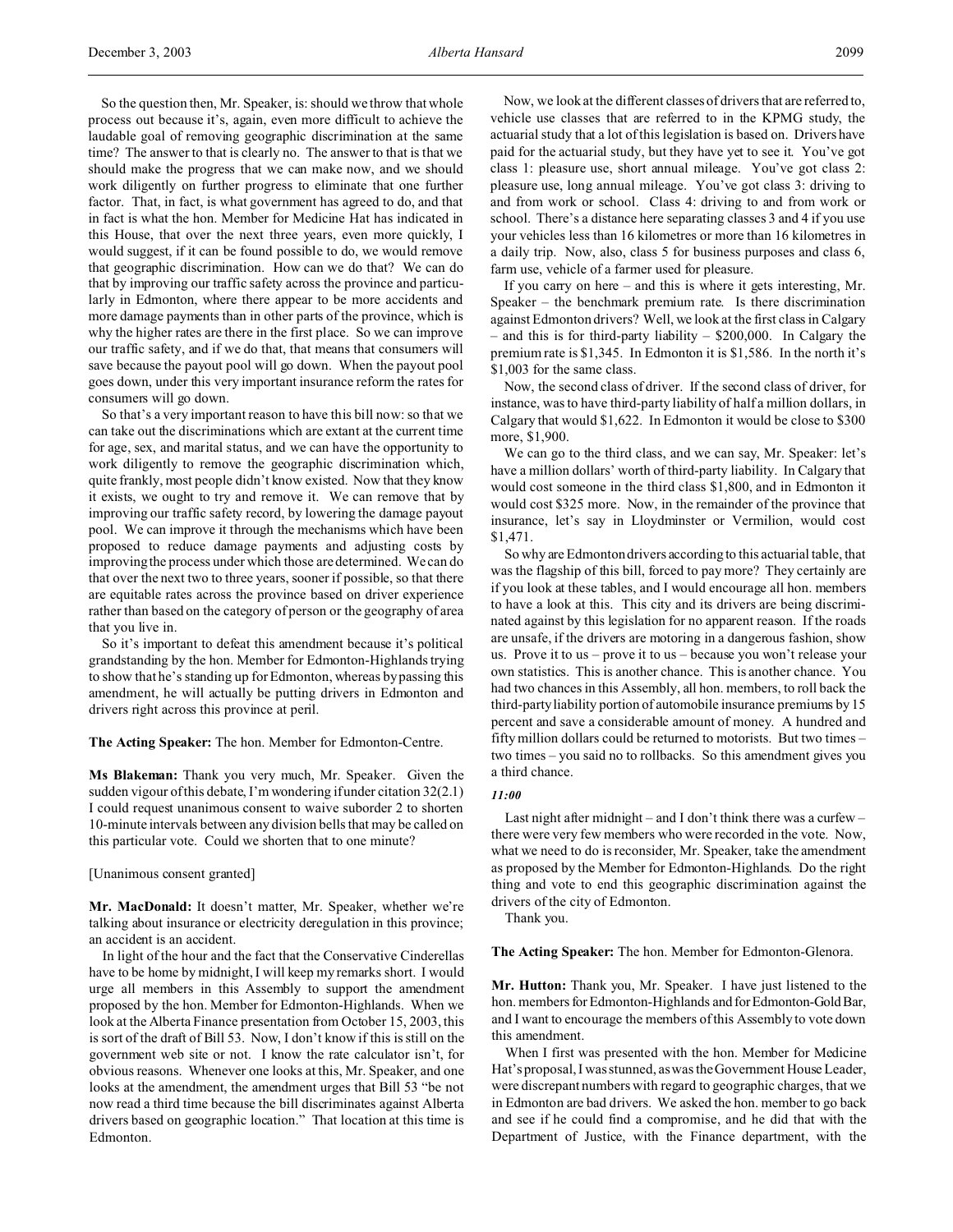Minister of Transportation's department, with the Government Services minister and brought this back. It is a lot of work that went into this. I commend the hon. member for doing that because we want to have young drivers out on the streets working jobs in this city as soon as possible at a lower rate. That was the motivation behind the legislation that we're bringing forward here. A lot of these young drivers who have no record are coming into the workplace and can't even be hired because it would be too prohibitive.

This is striking a balance. We always talk about that as legislators, that we have to strike a balance. When we raised this, taking three years to level the playing field I think is reasonable and commendable for this member. As a representative of Edmonton, again, I was surprised that we're such lousy drivers. I am glad that the Minister of Transportation has gotten involved in looking at prevention so that perhaps we'll become better drivers and we won't need actuaries to come back and tell us that we're costing the system too much money.

So I just want to reaffirm what the Government House Leader has said. This is grandstanding by the hon. Member for Edmonton-Highlands. He wants to say that he is standing up for Edmonton and we are not, and I believe we are. We're standing up for young males and unmarried individuals in Edmonton, and I think that's commendable.

Thank you, Mr. Speaker.

**The Acting Speaker:** Hon. Member for Edmonton-Highlands, you've already spoken.

**Mr. Mason:** Can I close, Mr. Speaker?

**The Acting Speaker:** No. Not on the amendment.

[The voice vote indicated that the motion on the amendment lost]

[Several members rose calling for a division. The division bell was rung at 11:05 p.m.]

[One minute having elapsed, the Assembly divided]

[Mr. Shariff in the chair]

| For the motion:     |           |              |
|---------------------|-----------|--------------|
| <b>Blakeman</b>     | Mason     | Taft         |
| MacDonald           |           |              |
| Against the motion: |           |              |
| Amery               | Griffiths | Maskell      |
| <b>Boutilier</b>    | Hancock   | McClellan    |
| Calahasen           | Hlady     | Nelson       |
| Cao                 | Horner    | Oberg        |
| Coutts              | Hutton    | $O'$ Neill   |
| DeLong              | Jablonski | Pham         |
| Doerksen            | Jacobs    | Renner       |
| Ducharme            | Knight    | Smith        |
| Dunford             | Kryczka   | Taylor       |
| <b>Fritz</b>        | Magnus    | Yankowsky    |
| Goudreau            | Marz      | Zwozdesky    |
| Graham              |           |              |
| Totals:             | $For-4$   | $Against-34$ |

[Motion on amendment to third reading of Bill 53 lost]

#### *11:10*

**The Acting Speaker:** The hon. Deputy Government House Leader.

**Mr. Zwozdesky:** Thank you, Mr. Speaker. I rise to join in this exciting debate on Bill 53, the Insurance Amendment Act, 2003 (No. 2), at third reading and just to make a few comments from my perspective and to reflect some of the views some of the constituents in my area have also enunciated, all within the parameters of the particular stage that we're at.

Before I do that, I want to sincerely thank and congratulate the hon. Member for Medicine Hat for an enormous amount of work that I know he personally put into this. A great deal of study has gone into this. I know he's looked at every aspect imaginable, taught many members on both sides of the House, I suspect, a lot more than we ever cared to know about automobile insurance and so on. He's looked at other jurisdictions, done some comparable rate shopping, I'm sure, and had the good support and a lot of good effort also from the Provincial Treasurer, who's ultimately responsible for this. I just wanted to go on the record saying thank you for the enormous amount of work that they have done leading up to this.

Just to review a couple of issues, Mr. Speaker. The issue of having unacceptable increases coming at us as they were in the spring was quickly recognized by the government. It was time to do something about that. In fact, that's what Bill 53 will do. We know that there were claims made by individuals about not only skyrocketing rates and premiums but also about rather lavish profits having been made within the insurance industry. Now, profit in itself is not a bad word, but there has to be a balance there when you're providing a service, of course, that is absolutely required and essential. In fact, automobile insurance is a requirement for everybody who is an Alberta driver, and you're required to carry – what is it? – at least \$200,000 of liability coverage. So in this case a review was prompted, and I think we've come up with some solutions. Granted, it will take a little bit of time still to bring all of the good work of Bill 53 into effect, but I am confident that it will be done.

Secondly, Mr. Speaker, once the bill is passed and the particular proclamation has been received and the regulations are finalized and developed and so on, we will also see the impact in full of many things such as the insurance rate freeze that has been talked about, and that is a very good thing.

I am also encouraged that there are some incentives built into this particular bill, Mr. Speaker, which have been the subject of much debate here, and I'm also encouraged by the so-called discrepancies or discriminations that have been addressed. Other members have already indicated that discriminations will be eliminated with respect to age, gender, marital status, and so on. So, too, will this issue of so-called discrepancy or geographic discrepancy regarding premiums or billings be eliminated, although it will take a little longer than we all would like to do.

Nonetheless, it is important to recognize that this is an extremely complex issue and that it is the insurance companies and their brokers who are providing this service. As part of the relationships that we all have with those companies and brokers, it's important to take the due diligence required to make sure that we get it done right.

I have to say that I want to really emphasize that I would venture to say 95, maybe 99 percent of Albertans didn't even know that discrepancy existed on a geographic basis. One of the good works done by the Member for Medicine Hat was to flush that out, and I congratulate him for doing that. We will now fix that problem which we were not acutely aware of.

The other parts of this bill that address damages for suffering, be they medical or dental or rehabilitative in nature or whether they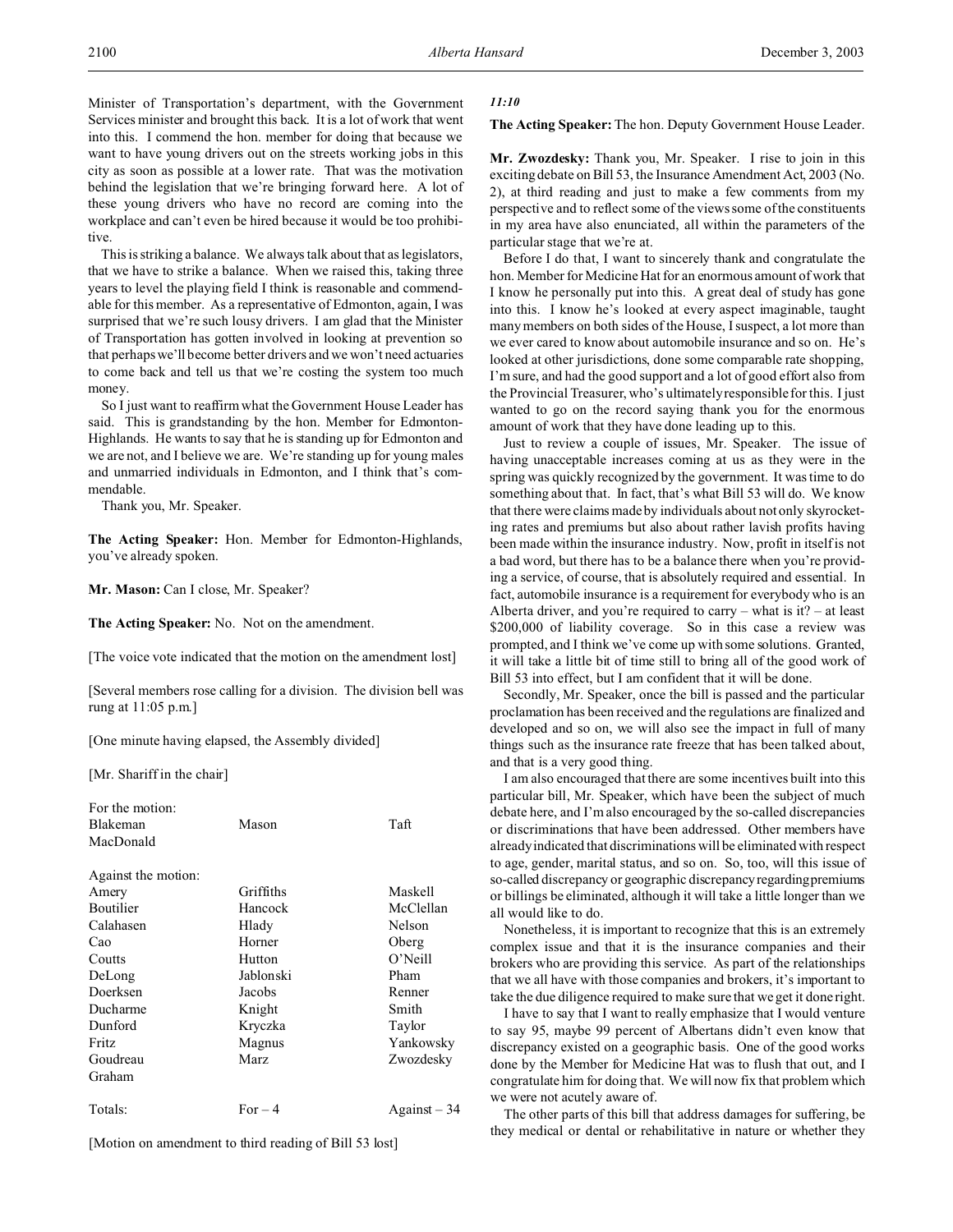affect income continuance or hospitalization or so on, they will be addressed very satisfactorily. In fact, I was interested to note that the accident benefits for medical and rehab costs will in fact be increased from \$10,000 to \$50,000. We will be eliminating so-called double recovery of compensation. Claims for lost income will be based on net wages. Insurers will be required to provide coverage to all drivers. Premiums will be varied throughout the province and then differences will be eliminated between Calgary and Edmonton, as I've referenced earlier. There are many other good benefits to this which, for the record, need to be noted.

One other important aspect of all this is the consumer protection side. Mr. Speaker, page 6 of the bill, section 7, which amends the bigger section 627, clarifies consumers' interests with respect to increasing limits of coverage. In fact, consumer protection overall is addressed. There are a couple of things that I just want to specifically highlight here. Again, based on phone calls I've received, some concerns were referenced with respect to this. For example, in the case of disputes over whether an injury should be considered serious or not, an independent medical assessment would provide nonbinding decisions. Furthermore, binding decisions would be pursued through the courts. Finally, consumers with other concerns about their insurance companies' practices can, of course, contact the Alberta Insurance Council. Those are just a few examples of some additional consumer protection that is built in.

The issues of a medical nature such as proper and prompt diagnosis being provided for injured victims – that issue has been raised to my attention, and it will be abundantly addressed though this act and through the accompanying regulations.

Then comes the favourite section, I'm sure, to some members, and that is that issue dealing with minor injuries, Mr. Speaker. I know that regulations will be forthcoming, and I'm particularly interested in the definitions that are being developed because they are being developed by a very thorough process led by the past registrar of the Alberta College of Physicians and Surgeons, who, I think, is well known to members of this Assembly and who, in my opinion, is a very credible individual. But he's not doing this alone. He's leading a consultation that will include – and this is a key part – representatives of injured people, representatives of insurers, the legal community, health care providers, and so on. So it will be a very thorough panel that comes up with these particular definitions and the cap issue that has been referenced.

I do note, and I have said before, that it's not for me to determine what the level of the cap is, but suffice it to say that great discussion has already occurred over many, many weeks, I'm sure, in determining something that is palatable. I'm not personally a particular fan of caps as such, but I understand the reason and the rationale behind them. If in the end, Mr. Speaker, we're able to save \$250 million because the whole package has come in, it would be difficult to separate or extract one of the key components, and that is the cap issue, which has to be restricted to minor injuries as will be clearly and specifically defined by medical and other experts who understand those matters extremely well. So I understand the rationale for that.

Furthermore, I note with some interest a section here that hasn't been referenced a whole lot, to my recollection anyway. It's on page 11, Mr. Speaker, and it deals with

establishing and governing a system or process under which a person or a committee, panel or other body may review any injury to a person and give an opinion as to whether or not the injury is a minor injury.

That will be sufficiently addressed, as I've just indicated.

Just to move on and start to wrap up here, Mr. Speaker, one other important aspect is on page 13. That talks about establishing the automobile insurance rate board. The powers and the duties of that board are something I'll just refer readers of *Hansard* and people interested in the bill to have a look at because it's very specific about some improvements that need to be made and will be made. Under the premiums for basic coverage, where this particular board will have the power to determine and set premiums for basic coverage, that will be done on an annual basis. I think this is a very laudable provision.

Secondly, there are also prohibitions, which I won't get into right now, but they're adequately addressed.

The issue of having a dispute resolution mechanism is another issue that has been brought to my attention by several individuals. They were asking, Mr. Speaker, how it is that through this bill complaints might be resolved. Well, there it is. It's all spelled out on page 24 of Bill 53. It will be, of course, on a different page once the final bill is printed, I suspect. Premiums or the basis on which premiums were determined or the availability of insurance and how it's provided and so on will all be clarified, and that is a very good thing.

#### *11:20*

So let me conclude by simply saying: what is it that Albertans want through all of this review? My impressions based on phone calls and based on listening to debate in the House and coverage and studies and everything else that I've reviewed is that, first of all, Albertans want choice in insurance, they want variety, they want availability, they want affordability, they want predictability, and they certainly want something that is stable. This complete, thorough review, this bill, and the subsequent regulations, in my view, will provide all of that. Those particular objectives, Mr. Speaker, are in fact hallmarks of this government. Providing consumers with choice and variety where we are able to or where we need to, providing affordability, stability, predictability, and so on, are all well documented, and this province has received numerous accolades, as has our Premier, for that particular leadership.

What Albertans do not want is a system that without this bill would have continued to see these rates and premiums skyrocketing the way that they were. Nobody wants to pay increased premiums for being good drivers. This particular bill provides incentives for people to not only be good drivers but to become good and better drivers, and I'm satisfied that this particular bill will help provide all those mechanisms that are necessary to accomplish the objectives that I just enunciated.

So, Mr. Speaker, with that, and before I lose my audience tonight, I will stop there and simply say thank you to the people involved with this. I ask for all members to support this particular bill so that we can get on with more affordable rates and better insurance coverage overall and the incentives that we need. Let's get rid of the discriminations that exist. Let's make sure we do it right. We'll develop the regulations and make sure that it does get done correctly.

Thank you, Mr. Speaker. I'm happy to support this bill at this stage.

**The Acting Speaker:** The hon. Member for Edmonton-Gold Bar.

**Mr. MacDonald:** Thank you very much, Mr. Speaker. It's a good opportunity to further the limited public discussion on Bill 53 at this time in third reading. Certainly, I appreciate the hon. Minister of Community Development's participation in the debate here this evening, but I'm afraid this bill is only going to give Alberta consumers two choices as a result: high and even higher automobile insurance prices.

Now, the hon. minister also talked about cost savings to the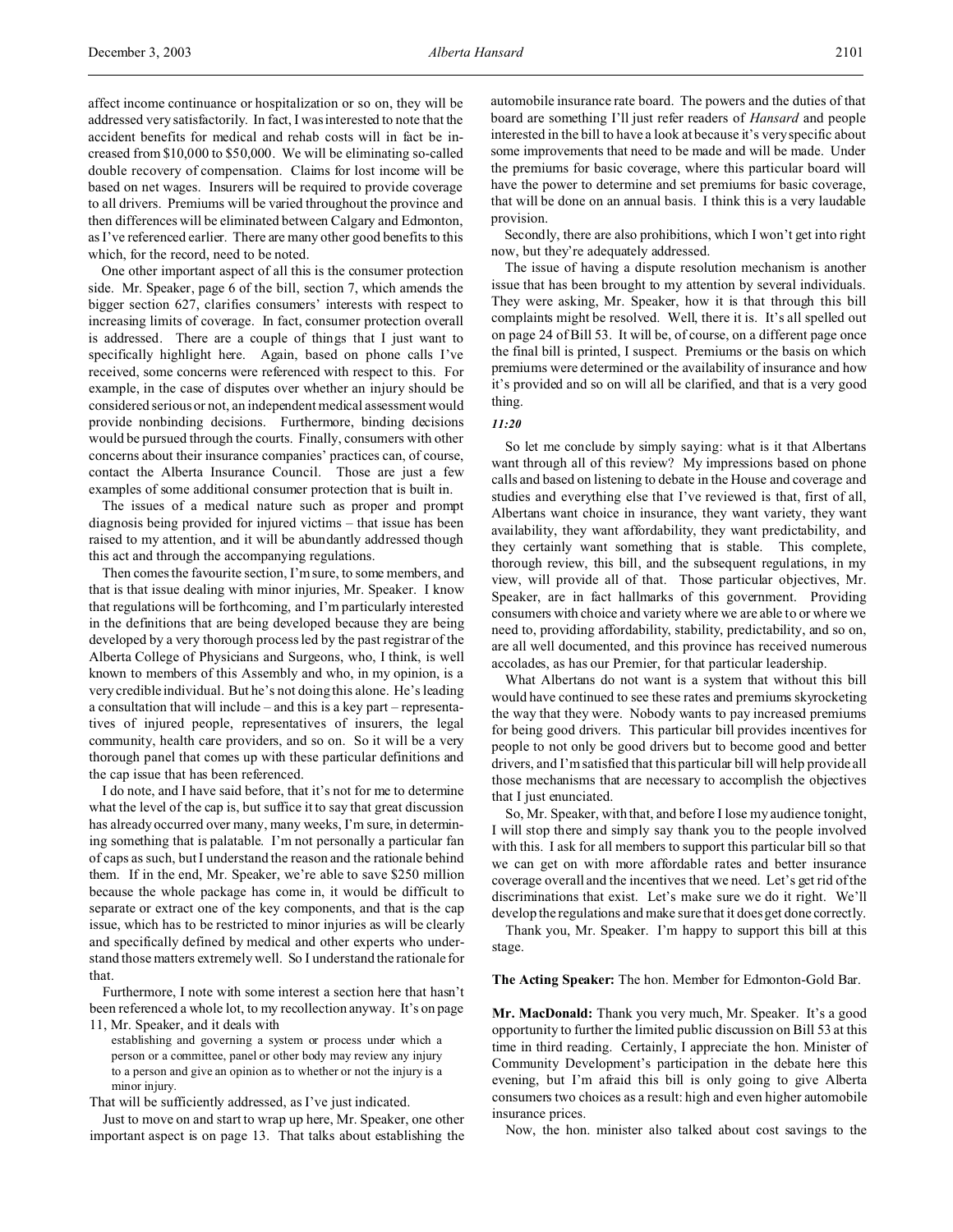consumer. Well, this is really cost savings to the industry because the industry has been lobbying and lobbying constantly for this. Certainly, there are claims that there will be cost reductions. There will be over \$200 million taken from accident victims as a result of a limit on general damages for less serious injuries. We're passing this bill, and we still don't know what the definition of less serious injuries is. We're going to leave that up to the regulatory process. I don't have the confidence in this that the member opposite has.

We are talking about increasing the accident benefit coverage from \$10,000 to \$50,000. In B.C. it is \$150,000. I could stand corrected, but we'll just have a quick look here. It is \$150,000 in B.C. Now, what I'm afraid is going to happen and what has been articulated in studies done by the insurance industry themselves about some of the proposed reforms that have occurred in other provinces is that there will just be a financial shift. When we reduce claims or limit general damages for less serious injuries, there will be just a shift to the money that's available through the accident benefit coverage. I don't know what studies have been done by the hon. Member for Medicine Hat in regard to this, but that is a concern that I have.

Now, certainly we all know that the insurance industry has returned to profitability. If we look at the assets that have been squirreled away in the last five years by the industry across the country, according to Stats Canada, it is a significant increase. Net profits may be down, but the assets of the industry certainly have increased.

In my consultations in the province in regard to this automobile insurance crisis, the skyrocketing premiums, I had the pleasure of meeting a gentleman from Olds, a gentleman by the name of C. Kenneth McIver, who has written a book titled *Winning the Claims Game!*, the inside goods on insurance claims practices in Canada. He finished this book in 1999. I think it should be in the Legislature Library, and I'm going to make every effort to ensure that it's there. If any of the hon. members would like to borrow my copy after this debate, I would welcome anyone, and I will loan it out.

**An Hon. Member:** That's a socialist idea, lending your books. Why don't you sell it to me?

**Mr. MacDonald:** No. I would lend this book; I would not dare sell it because it was given to me by Mr. McIver, and I was grateful to receive it. [interjection] No, no.

**An Hon. Member:** Table it.

**Mr. MacDonald:** Table the book? Well, the book is an example of the author's extensive knowledge in insurance matters in this province, and in 1994 it would have been a benefit, certainly now, to drivers of this province if this gentleman had been part of the consultation process that was drafting the new Insurance Act. As far as I know, he wasn't, and as far as I know, he wasn't consulted in regard to Bill 53. I feel very strongly that Mr. McIver should have been.

When we look at what has been the lead-up to Bill 53 and we look at some of the correspondence going back a couple of years which I received through freedom of information, FOIP, this is correspondence between the hon. Minister of Finance and Mr. Jim Rivait, the Insurance Bureau of Canada's lobbyist. This is a letter dated June 25, 2001. This was written before 9-11. This letter refers to the increasing cost pressures for insurance across the province. It goes on to say that the Insurance Bureau of Canada is preparing a package that clearly defines the issues along with a process for resolving these issues, and it will be submitted to the minister. Now, I don't know what that proposal would be, but I would suspect that Bill 53 is a general reflection of those definitions.

Later on in the same year, in October, the Minister of Finance got one letter from Mr. Rivait, who is writing and is concerned about the escalating health care costs in the province of Alberta. We never did get an opportunity – and that's why we needed more public consultation on this debate – to find out exactly what these costs are. There is fundamental change to how we deliver health care in this province by this government. They are more interested in promoting private health care than protecting public health care, and as a result of that . . .

**Mr. Mason:** Point of order, Mr. Speaker.

### *11:30*

**The Acting Speaker:** Hon. Member for Edmonton-Highlands, are you rising on a point of order?

#### **Point of Order Decorum**

**Mr. Mason:** We are not in committee.

**The Acting Speaker:** Well, that's not necessarily a point of order, but, yes, this is Assembly, and members are supposed to be seated in their own seats and not be moving into anybody else's seat. A good point to be raised.

Hon. Member for Edmonton-Gold Bar, you may proceed.

#### **Debate Continued**

**Mr. MacDonald:** Thank you very much, Mr. Speaker. Now, the Insurance Bureau of Canada made a submission to the Commission on the Future of Health Care in Canada in September of 2001, and this document is entitled Restoring Confidence. They say that rehabilitation in Canada today exhibits some of the most serious examples of poor systems performance, fragmentation, lack of service standards, and quality control. They are talking about health care rehabilitation costs. This is a very important issue that has not been addressed with this legislation. How much exactly is it costing us to rehabilitate accident victims, and what part of our increased claims costs are going to private health providers? Someone knows somewhere, and they won't say. They want to blame others.

Now, this report goes on to say, and I quote: unfortunately for rehabilitation services, which is the area of health care where insurers have most experience, there is currently no guarantee that this expectation will be met; the inability of Canada's rehabilitation sector to perform at the high level of outcome standards, operational efficiency, and accountability expected of other parts of the health system is a source of very significant costs. End of quote. Do we have the time to discuss the fact that motor vehicle incidents were the second largest source, 15 percent, of hospitalizations from injuries?

In the case of individuals injured by automobiles, Mr. Speaker, insurance companies estimate that between 80 and 90 percent of medical claims relate to soft tissue injuries where treatment may be provided by a physician and/or other regulated or nonregulated health service providers. Now, we're going to allow by regulation a definition of, essentially, soft tissue injuries.

It's also interesting, Mr. Speaker, to note that in the case of injuries from motor vehicles 42 percent of hospital admissions involve individuals aged 15 to 35, while another 34 percent are people between 35 and 64 years old. Now, there are many reasons for us to worry that this issue has not been addressed in the process that has resulted in this bill.

In conclusion on this matter, Mr. Speaker, I would like to point out that in 1991 expenditures on medical rehabilitation services for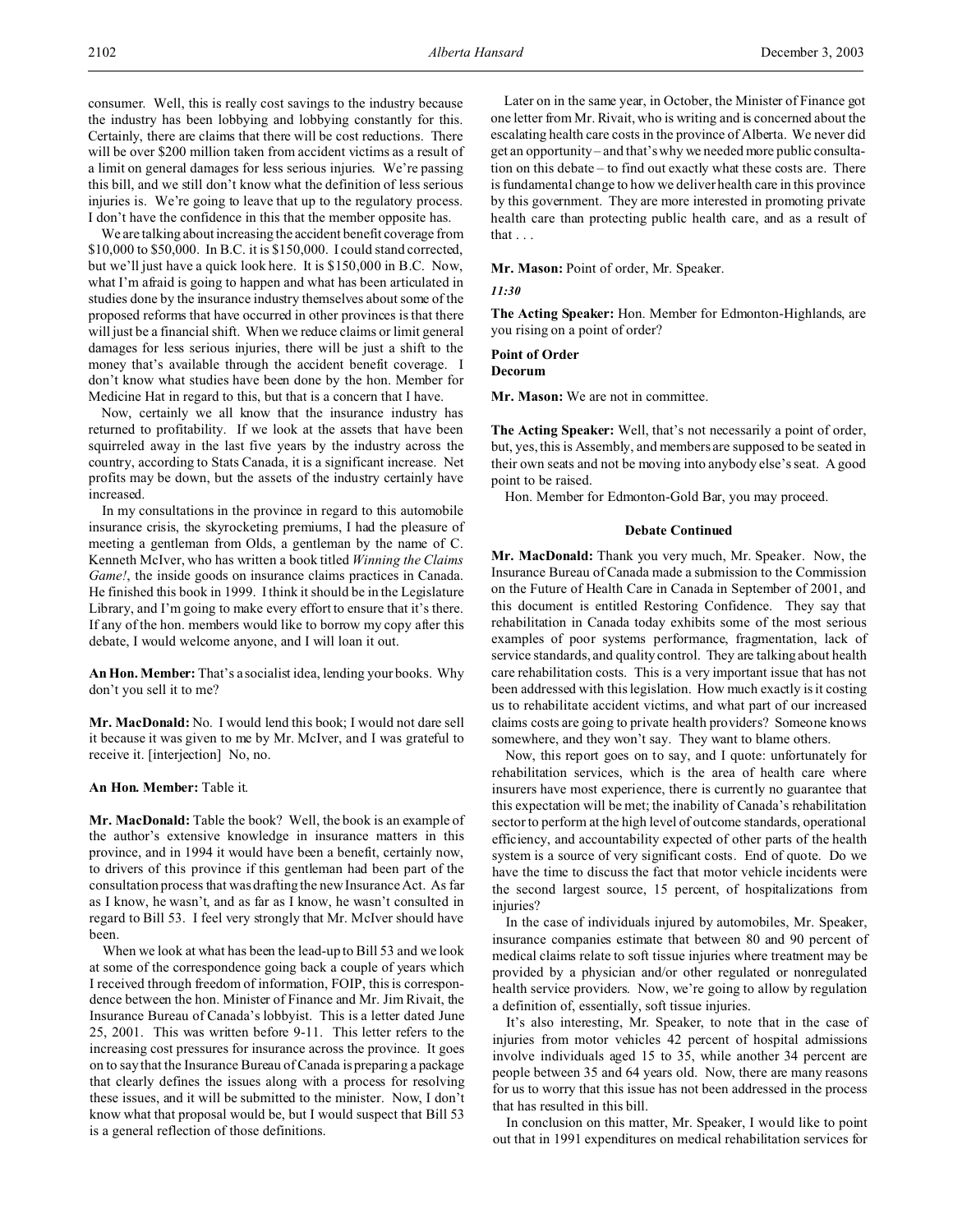Now, Mr. Speaker, in regard to those concerns, I have at this time for the Assembly's consideration an amendment, please. If I could have them distribute it to all the members, I would be grateful.

**The Acting Speaker:**Hon. members, we have a recommital motion. The hon. Member for Edmonton-Gold Bar.

**Mr. MacDonald:** Thank you very much, Mr. Speaker. At this time I would like to move an amendment to the motion for third reading of Bill 53. I move that the motion for third reading be amended by striking out all the words after "that" and substituting the following: "Bill 53, the Insurance Amendment Act, 2003 (No.2), be not now read a third time but that it be recommitted to Committee of the Whole for the purpose of reconsidering sections 6 and 13."

Now, Mr. Speaker, this amendment would bring the sections of the bill dealing with minor injuries as well as the section regarding the reduction of automobile accident claim awards back into the Committee of the Whole.

Thank you.

**The Acting Speaker:** On the amendment, the hon. Member for Edmonton-Highlands.

**Mr. Mason:** Thank you very much, Mr. Speaker. I'm pleased to speak to this amendment because I believe that it's very important that we send this back to committee, because there are certain deficiencies in the bill and certain deficiencies in how the whole thing has been approached.

For example, section 6, which talks about reductions in claim awards, does not really deal with the most important question, which is to make sure that rates are as low as possible.

I want to go on to section 13, which is minor injuries, and here we have the source of most of the public conflict over this particular bill. We saw and I see again today, Mr. Speaker, on the front page of one of the daily newspapers a little ad across the bottom that's a stretched green dollar bill talking about the \$1.1 billion of insurance industry profits in Alberta this year. Of course, this ad is taken out by an organization that purports to be victims of traffic injuries and so on. However, I believe and I think I'm on solid ground in believing that this organization is actually a front for the injury lawyers. I know this may shock some members of this Assembly, but I certainly think that that's what it is.

#### *11:40*

So we've seen a battle here because the government, having not gone down the road of public auto insurance, which they ought to have done, is desperate to find some savings in insurance that they can pass on to consumers, but what they're doing is limiting the product that you receive for that price. So, Mr. Speaker, it's a bit like telling people who have been driving a Volvo, for example, for some time that you're going to sell them a car a lot cheaper, and then when they take delivery of their new car and they see that it's a couple of thousand dollars cheaper, they also realize that it's a subcompact car, say a little Chev or something like that. So there's a savings, but the savings is realized by reducing the product. You

get less product for less money, so you don't really get the same thing for less. So that's one of the reasons why we've called this a shell game.

They're putting limitations on claims for minor injuries. We don't know what the limits are actually going to be because, as usual, we have an enormous section in this bill which we see in almost every bill of substance that comes from this government these days, and it always starts with the same words: "The Lieutenant Governor in Council may make regulations." How many times have we seen that? These are sometimes the longest and most substantive sections in the government's legislation, and this is not the only bill where we've seen this.

So what the government has done is asked us to delegate our legislative authority to the cabinet, and the cabinet essentially makes legislation because the Assembly is too weak to stand up to the government and tell them that we need to protect our constitutional rights and set the legislation of this province. So, of course, the Legislature itself becomes increasingly anemic and irrelevant, and the government concentrates more power in its own hands. There are some problems with that, Mr. Speaker, because, quite frankly, here the debate takes place in public. Here opposition members can participate in the debate. Here citizens that voted for someone other than the governing party have a voice, but of course in the cabinet none of those things happen. So this is a very, very deficient piece of legislation.

You know, much has been made tonight about the hon. Member for Medicine Hat's hard work with respect to this. I agree that he's worked hard on this bill, but it seems that many of the issues remain to be settled and will be settled by the cabinet, and I think that that's potentially a deficiency in the bill and may lead to decisions being made of a political expedient nature and not the thoroughgoing reform which some have suggested that the government is undertaking.

So having said that, Mr. Speaker, I want to indicate that I will indeed be supporting the amendment of the hon. Member for Edmonton-Gold Bar, and I believe that it would be beneficial not just for the rights of the Assembly but also in the interests of the public if we did recommit the bill to Committee of the Whole so that sections 6 and 13 could be reconsidered. I'm sure that there will be time in everyone's busy schedule in the next week to proceed with that and make sure that the Assembly solves some of these basic questions and does so in the interest of the public, of the consumer, and not necessarily in the interests of the insurance industry or the injury lawyers. The biggest concern I have in all of this, Mr. Speaker, is that in the conflict between those two groups the public, the consumer of insurance, has become lost and is not going to get the full benefit that they might if all options were on the table, including public auto insurance.

So with that, Mr. Speaker, I will take my seat and urge other members of the Assembly to participate in this debate.

**The Acting Speaker:** Hon. members, this amendment, for the record, will be referred to as reasoned amendment A2. The hon. Member for Edmonton-Riverview.

**Dr. Taft:** Yes. I'll just speak briefly to amendment A2, in support of it. This amendment, if it passes, would give an opportunity to explore a particular issue that's been brought to my attention, and in case the amendment doesn't pass, I'm going to raise the issue, so perhaps somebody like the Member for Medicine Hat might be able to address it in some other forum.

The basic question and the reason I'm supporting the amendment is in addressing section 6. I believe it would probably come under